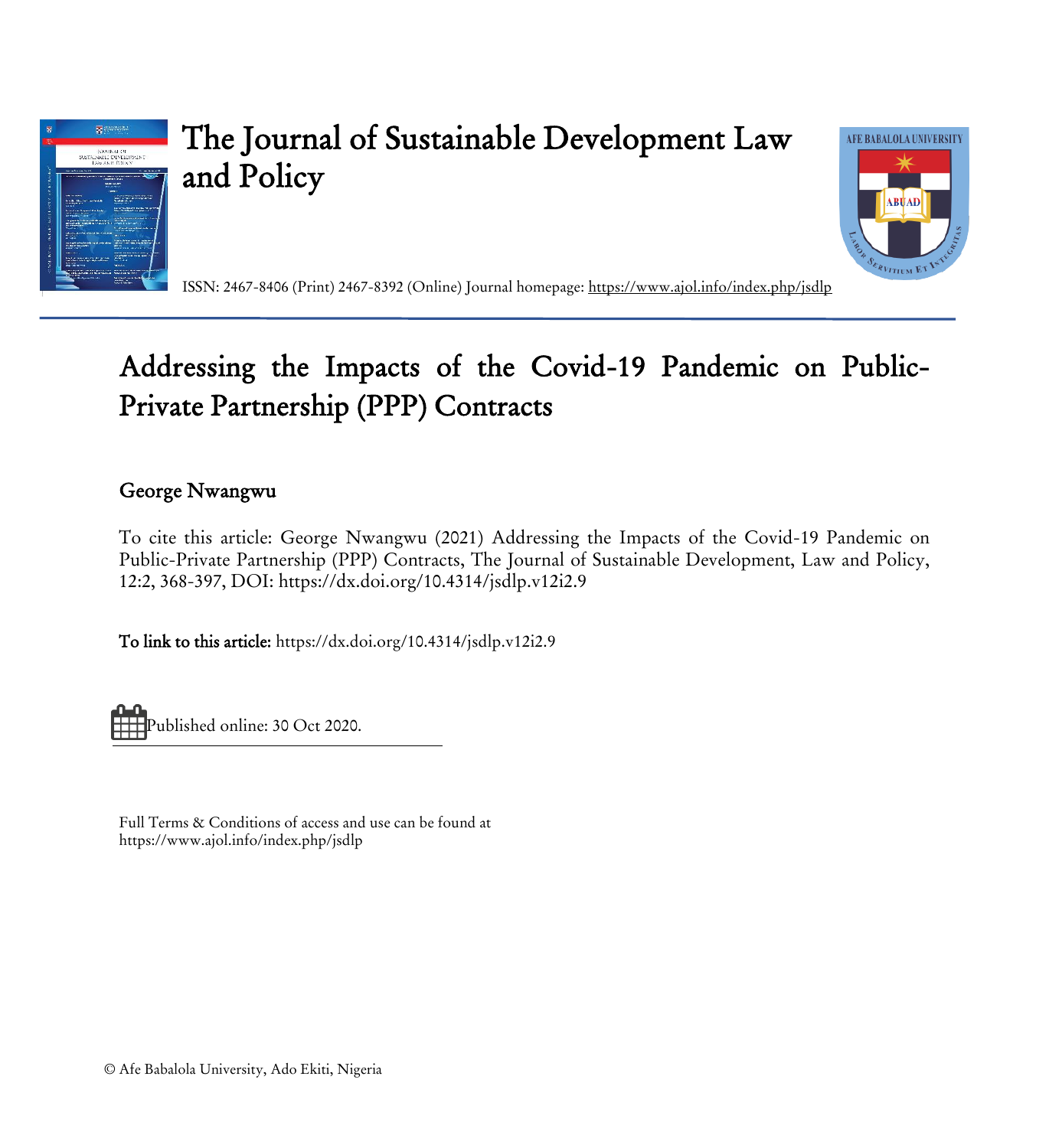

# Addressing the Impacts of the Covid-19 Pandemic on Public-Private Partnership (PPP) Contracts

George Nwangwu, LLB. Lagos; LLM. London; MBA Oxford, PhD. Hull. Research Fellow, African Procurement Law Unit, Department of Mercantile Law, Stellenbosch University, South Africa and Honorary Senior Research Associate, The Bartlett School of Construction & Project Management, University College London, London, United Kingdom. gnwangwu[@gmail.com](mailto:gnwangwu@gmail.com)

(Received 22 July 2021; *fi*nal version received 20 October 2021)

The Covid-19 pandemic has significantly impacted the health and economy of the world. The pandemic has also frustrated the execution of public-private partnership (PPP) projects across the world, with economic and legal consequences for contracting parties. The impacts of the pandemic have, and may continue to, result in uncertainties and even project failures. PPPs are underpinned by long term contracts which should ordinarily determine the rights, obligations and remedies arising out of the impact of the pandemic. However, the legal outcomes are never always certain or determinable and might not augur well for any of the parties.

This article examines legal and contractual tools for managing uncertainties and risks arising from the pandemic. It suggests that, as much as possible, parties should rely on extra-contractual arrangements to resolve the issues that are likely to arise out of the pandemic. This article discusses the possible legal outcomes of the pandemic on PPP arrangements and suggests creative ways of mitigating its impacts.

Keywords: Covid-19, Pandemic, Risk, Public-Private Partnerships, Contracts

### **1.** INTRODUCTION

This article examines legal and contractual tools for managing uncertainties and risks to public-private partnership (PPPs) contracts arising from the pandemic. The Covid-19 pandemic has caused an unprecedented health and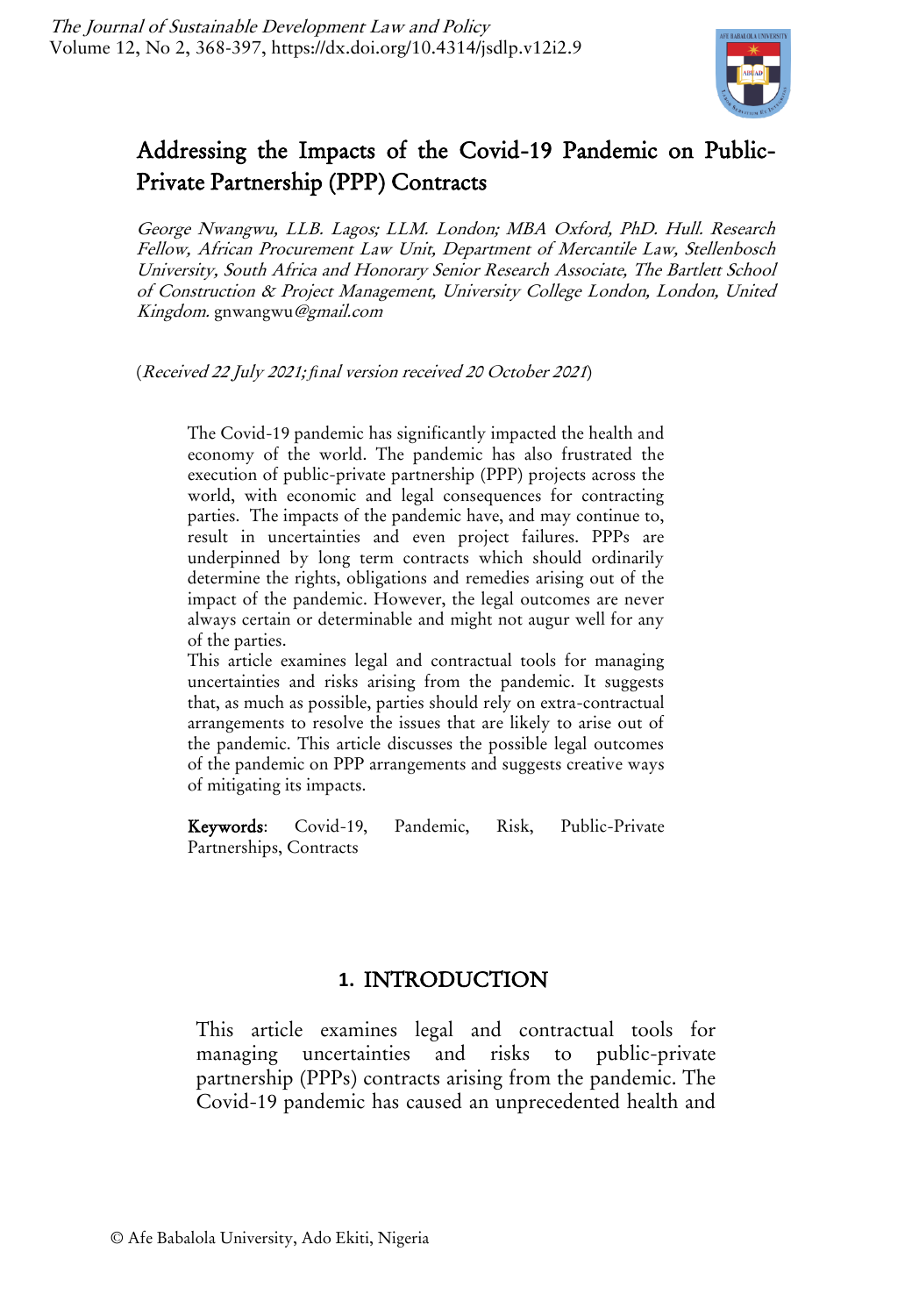economic crisis across the globe.<sup>1</sup> In response to the health hazards which the corona virus portends, countries have imposed drastic country wide lockdowns with restrictions on both local and international travels. These global wide actions have had significant impact not only on the transportation sector but the entire economies of most countries.<sup>2</sup>Since the viability of infrastructure PPPs have significant correlations with economic indices, it is not inconceivable that a number of existing PPP projects will be adversely affected. Whilst the full effects of the pandemic on the long-term contracts which underpin PPPs have not completely emerged, there are already signs of stress.<sup>3</sup> This paper takes the proactive measure of evaluating the likely contractual consequences of the pandemic so that parties to PPP contracts can be prepared for possible outcomes. This is not a mere speculative exercise as there are valuable lessons from previous economic crises from which this paper draws  $upon.<sup>4</sup>$ 

For the purposes of this article, PPPs are defined as long term relationships between public sector agencies and private sector entities under which the responsibility for any or all of the combination of designing, financing, construction, management and operation of public infrastructure and utilities that were traditionally undertaken by the public sector are contractually shared and jointly undertaken by both the public and private sector, usually in proportion to the kind of risks each party can best carry.<sup>5</sup>

\_\_\_\_\_\_\_\_\_\_\_\_\_\_\_\_\_\_\_\_\_\_\_\_\_\_\_\_\_\_\_\_\_\_\_\_\_\_\_\_\_\_\_\_\_\_\_\_\_\_\_\_\_\_\_\_ See D. Olawuyi & V. Nalule, 'Ensuring Universal Access to Modern Energy Services in Times of Pandemic Related Disruptions: Legal Challenges and Potential Responses' (2021) 12 (1) Journal of Sustainable Development Law and Policy 49-71 < https://dx.doi.org/10.4314/jsdlp. v12i1.3>

<sup>&</sup>lt;sup>2</sup> Across the world, stock markets crashed. Several sectors like tourism, hospitality and aviation were badly hit. Unemployment rates rose across globally, as most countries went into recession. Ibid.

<sup>&</sup>lt;sup>3</sup> A number of PPP projects have already been delayed, suspended or cancelled altogether in the United States. See Baxter, D. and Casady C.B.'A Corona Virus (Covid-19) Triage Framework for (Sub) National Public-Private Partnership (PPP) Programs'. (2020) 12Sustainability, 5253; doi: 10.3390/su12135253.

See for example Coelho M. et. al, 'The Effects of the Financial Crisis on Public-Private Partnerships 'International Monetary Fund'(2009)IMF Working Papers, Pg1- 24

<sup>&</sup>lt;sup>5</sup> Hodge, G.A. and Greve C, Public-Private Partnerships: An International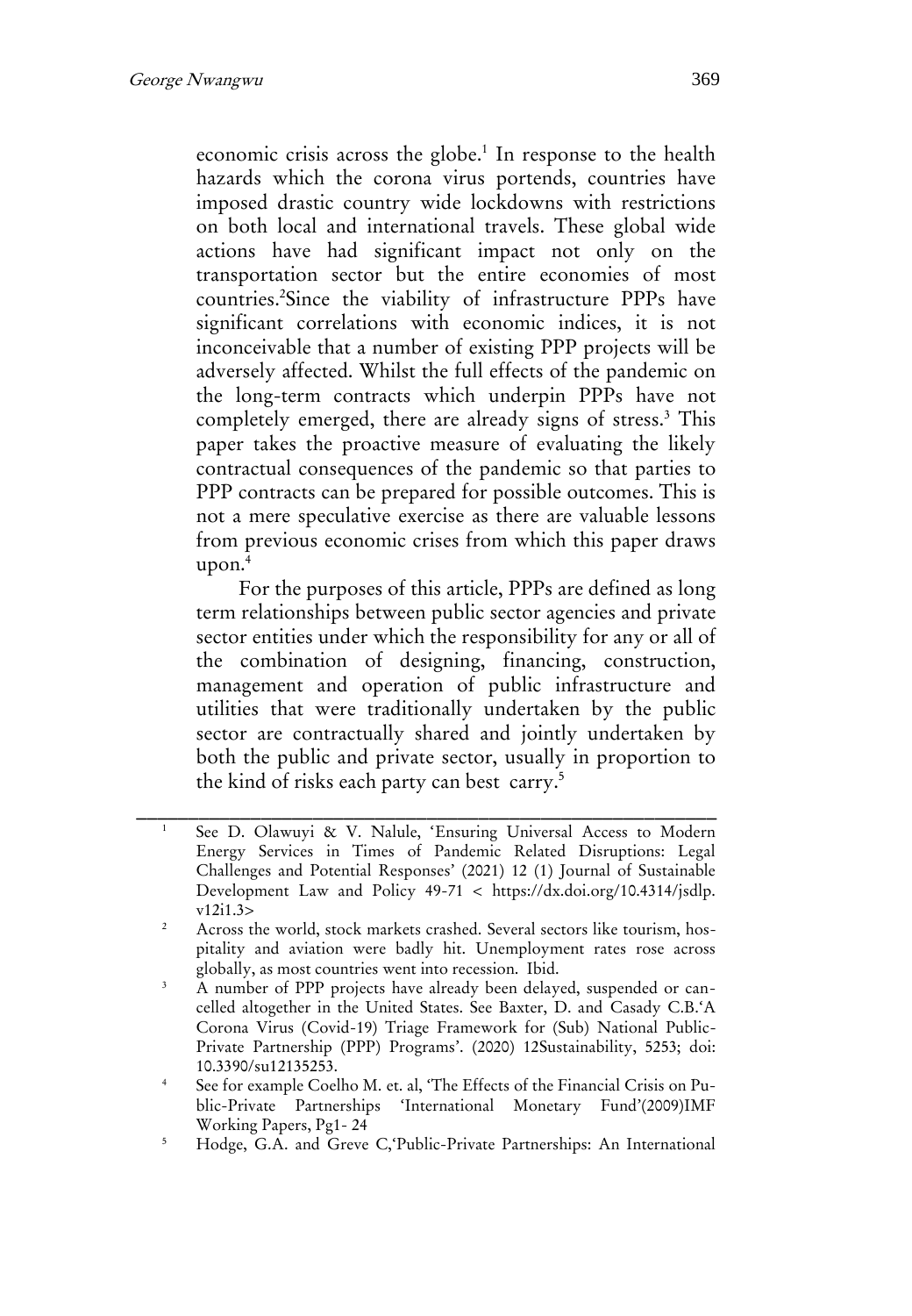It is easy to see how the economic downturn caused by Covid-19 pandemic may impact the viability of PPPs. PPP projects are typically financed using project finance structures and therefore parties rely on projected future cash revenues derived from the projects to determine the viability or otherwise of projects. Economic downturns like the type caused by the Covid-19 pandemic negatively affect project cash flows thereby making the underlying investments unviable. This of course has consequences for both the public and private sector parties to the PPP contract. However, the degree of impact of this type of supervening event on the parties is dependent on how project risks, especially revenue risks, are apportioned between the parties. For instance, where the private sector bears the revenue risk, it is likely to be affected more by the pandemic than the public sector party which is relatively insulated from such risk.

However, as we will see in subsequent paragraphs of this paper, even in such cases, the public sector is not completely shielded from the eventuation of the risk. It will most likely be affected due to the obligations arising from either guarantees or other support instruments used in facilitating the projects. Generally, economic downturns often also affect financiers who may make their continued support of projects conditional upon additional government support and guarantees. It definitely also leads to a reduction in private sector appetite for risks.<sup>6</sup>

It is common for contracting parties to try to provide contractually for all possible legal scenarios that are likely to arise during the term of their contracts, including of course for pandemics. PPP contracts are usually drawn wide enough to cover all reasonably foreseeable events that are likely to occur during the lifespan of the contract and usually include force majeure clauses. Force majeure clauses try to cover the

<sup>5</sup> See the Infrastructure Concession Regulatory Commission, National PPP Policy on Public Private Partnership (PPP), The Presidency, Nigeria.

Performance Review' (2007)67 (3),Public Administration Review54555- 8;Nwangwu George 'The Legal Framework for Public-Private Partnerships (PPPs) In Nigeria: Untangling the Complex Web', (2012) 7 European Procurement and Public Private Partnership Law Review, Pg. 268-277

<sup>6</sup> CuttareeVickram and Madri-Perrott Cledan 'Impact of the Crisis on PPP Projects'<https://elibrary.worldbank.org/doi/10.1596/9780821387030CH-05>, accessed 15 October 2021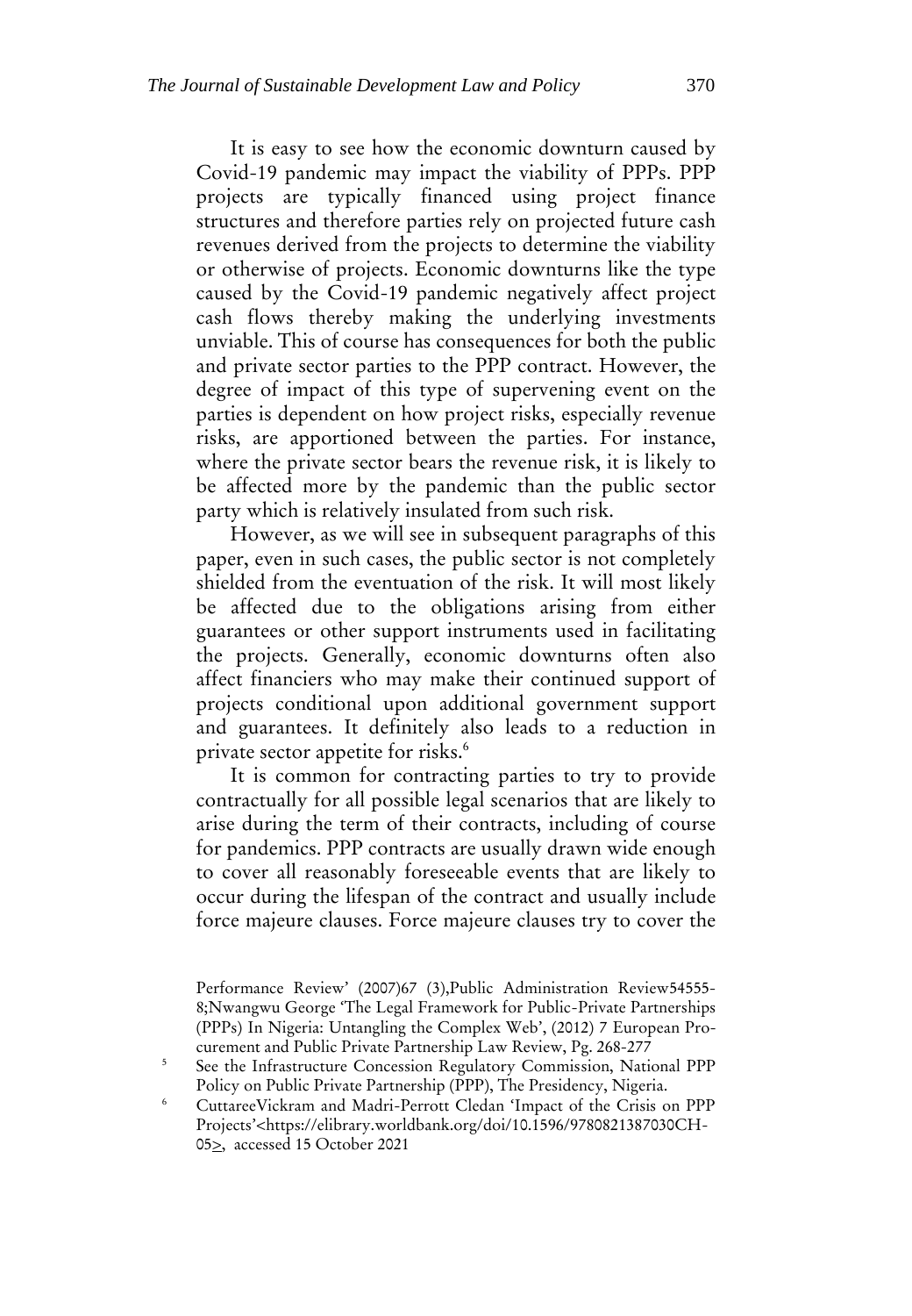rights and obligations of the parties when events which are outside the control of the parties, like pandemics occur. However, as is discussed in detail below, even force majeure clauses have their limitations. They do not really fulfill the objectives of the PPP projects, which primarily is to provide much needed services to citizens.<sup>7</sup>

Pandemics generally create legal risks for businesses. For PPPs, this will include risks that originate from the underlying projects. A legal risk in the context of a PPP undertaking, may be defined as the likelihood that the businesses or project would suffer loss due to the lack of compliance with laws or from uncertainties related to laws regulating the relationship between the parties. The Covid-19 pandemic will inevitably trigger legal risk for PPP undertakings in the form of a wide range of regulatory, transaction and litigation issues. This would most likely arise in the form of contractual disputes which may even extend to investor-state disputes under international investment treaties. This is because for most businesses, the Covid-19 pandemic is unchartered territory, and no one is exactly sure of whether available legal rules and tools are sufficient to meet the challenge that it provides. This paper aims to provide a guide for navigating these unchartered waters.

The limitations arising from contracts underpinning PPP projects do not arise due to deficiencies in the drafting skill of the contracting parties but may rather be ascribed to the incompleteness of PPP contracts themselves. There is no straightforward way to define incomplete contracts.<sup>8</sup>Nevertheless, it may be said to be a contract in which contractual obligations are observable to a certain degree by contractual parties but not verifiable ex post by third parties, like a judge or arbitrator whom parties might eventually refer to when disputes arise.<sup>9</sup> A complete contract by contrast is therefore one for which the list of conditions

\_\_\_\_\_\_\_\_\_\_\_\_\_\_\_\_\_\_\_\_\_\_\_\_\_\_\_\_\_\_\_\_\_\_\_\_\_\_\_\_\_\_\_\_\_\_\_\_\_\_\_\_\_\_\_\_ Force majeure clauses are discussed in greater details below.

<sup>8</sup> Patrick W. Schmitz, 'The Hold Up Problem and Incomplete Contracts: A Survey of Recent Topics in Contract Theory' (2001) 53 (1) Bulletin of Economic Research, 1, 1-17.

<sup>9</sup> A Nicita and U Pagano, 'Incomplete Contracts and Institutions' in F Cafaggi, A Nicita and U Pagano (eds), Legal Ordering and Economic Institutions (Routledge: London, 2002)145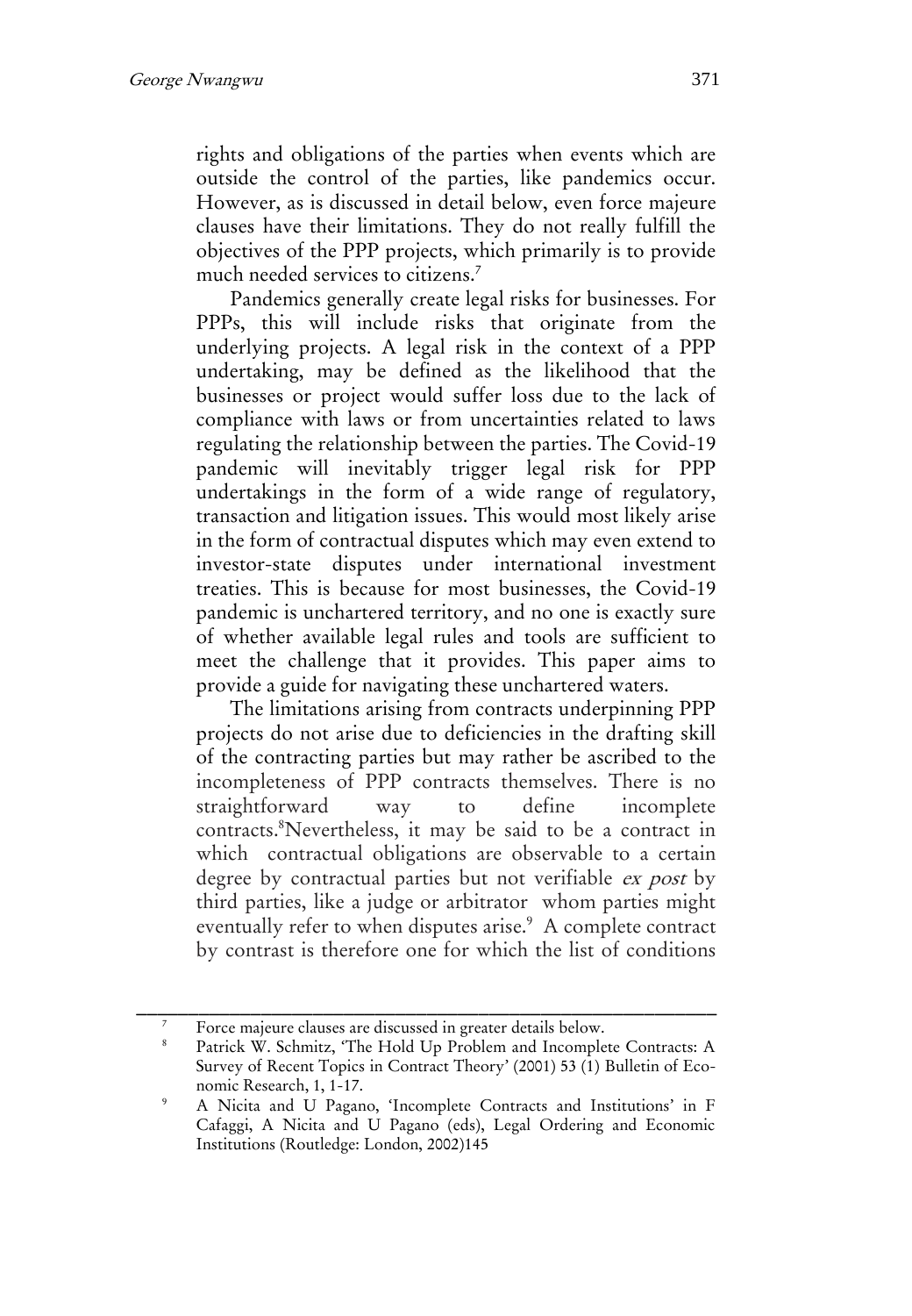on which the actions are based is expressly exhaustive.<sup>10</sup> There are slight dissimilarities between how a lawyer and an economist would view an incomplete contract. This difference has been aptly analysed:

"The incompleteness of a contract has a different meaning to an economist than to a lawyer. To a lawyer, a contract may be incomplete in failing to describe the obligations of the parties in each possible state of the world. Should a state of the world materialize that falls within the gap, the enforcing court must choose either to decline to enforce the contract or to fill the gap with a default obligation… Economists use incompleteness in a different sense. A contract is incomplete if it fails to provide for the efficient set of obligations in each possible state of the world. Such a contract is "informationally incomplete" even though it is "obligationally complete" in the sense that it does not contain any gaps".<sup>11</sup>

Therefore, whilst an economist views a contract as being incomplete or complete from an efficiency viewpoint, a lawyer looks at it strictly as one which has gaps regarding the obligations of the parties. Consequently, due to the fact that PPP contracts are subject to the vagaries of time, like changes in the social and economic environment, they are considered incomplete. In summary, it is therefore nearly impossible for parties to provide for all possible eventualities or scenarios, including the Covid-19 pandemic, in their contracts because these events are never completely predictable.

This article is divided into five sections. After this introductory section, section II discusses the role the contract plays in allocating risks and rewards to the parties in a PPP project. Section III analyses the different legal risks of the pandemic on PPPs contracts, Section IV discusses how these risks can be mitigated. Section V is the concluding section.

<sup>10</sup> Ibid.

RE Scott and GGTrantis,'Incomplete Contracts and the Theory of Contract Design', (2005)6(1Case Western Law Review 1,pp.1-15. <http:- //law.bepre-ss.com/uvalwps/olin/art23> accessed 6 October 2012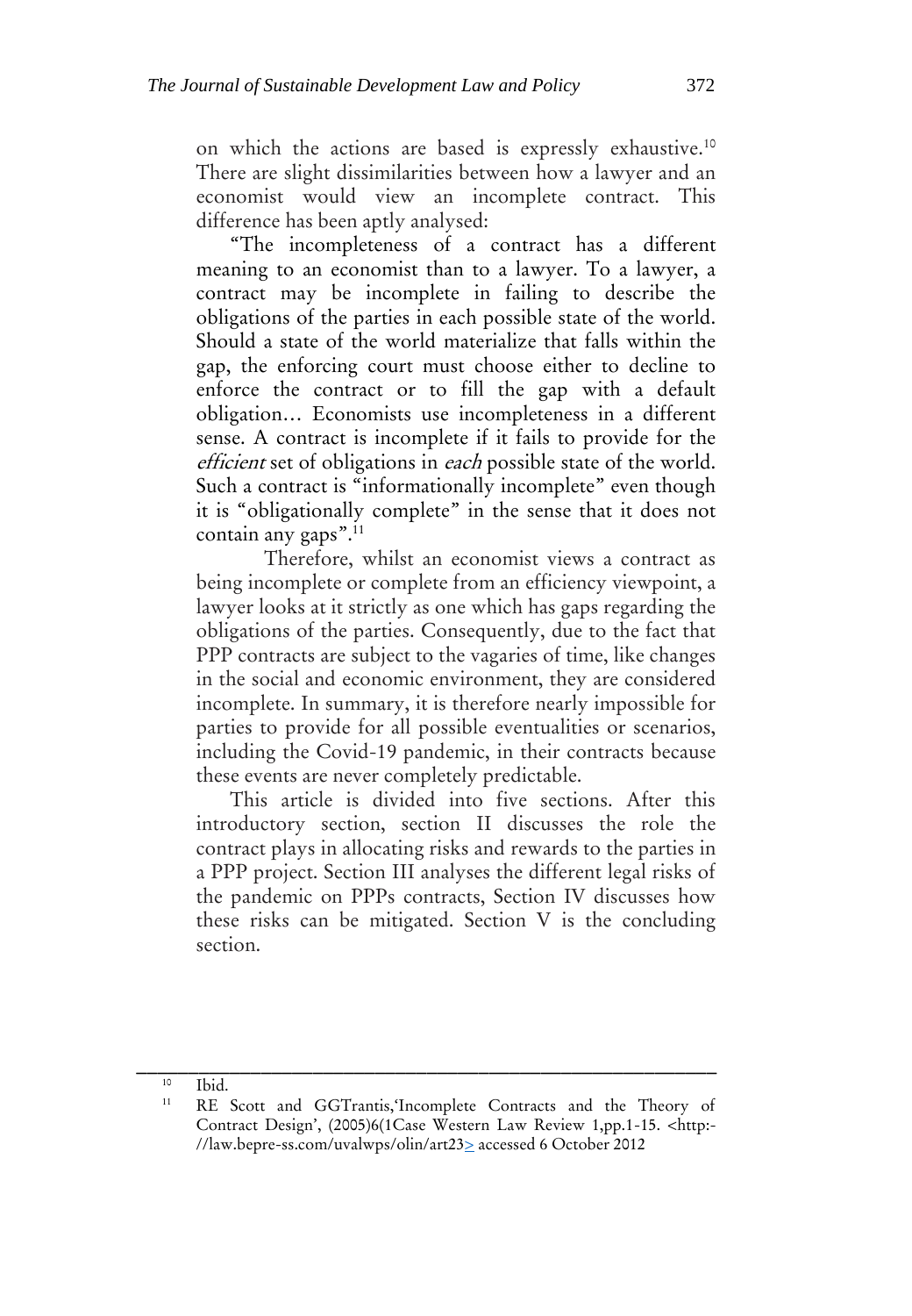## **2.** THE ROLE OF RISK IN APPORTIONING LIABILITIES

Contractual risk allocation determines the party that bears the burden of the liabilities arising from the stress or failure of PPP projects and also determines the quantum of that burden. It is trite that one of the major advantages of PPPs over other procurement models is the transfer of risk from the public sector to the private sector.<sup>12</sup> However, the transfer of risks in PPPs is not always total. The essence of the "partnership" in PPP is that parties are able to share the risks and rewards so that the party best able to assume a particular risk shoulders it. Therefore, the advantage from risk transfer is only gained where the right amount of risk is transferred to the right party. Consequently, there is a correlation between the proper transfer and management of risk and the improvement of value for money in projects. The reason for this is probably because parties to the project now take ownership of risks and are therefore better incentivised to reduce either the probability of the risk occurring or the financial consequences if it does, or both.<sup>13</sup>

Risk in this instance may be defined as the exposure or chance of occurrence of events adversely or favorably affecting project objectives as a consequence of uncertainty.<sup>14</sup>From a project management point of view, risk reflects the underlying uncertainty of developing and operating projects. It is when risk is viewed as an uncertain event, that it reflects the possibility of both threats and opportunities.<sup>15</sup>A key element that arises from this definition is that risk is not always negative, it may also provide

\_\_\_\_\_\_\_\_\_\_\_\_\_\_\_\_\_\_\_\_\_\_\_\_\_\_\_\_\_\_\_\_\_\_\_\_\_\_\_\_\_\_\_\_\_\_\_\_\_\_\_\_\_\_\_\_ <sup>12</sup> Grimsey D and Lewis K (2004), 'Public Private Partnerships: The Worldwide Revolution in Infrastructure Provision and Project Finance. Edward Elgar Publishing Limited. Cheltenham; Li Bing, etal , The allocation of risk in PPP/PFI construction projects in the UK, (2005) 23International Journal of Project Management, pp. 25-35.

<sup>&</sup>lt;sup>13</sup> Grimsey D and Lewis K (2004), Ibid.

<sup>14</sup> J.F Al-Bahar, and K.C Crandall, "Systematic risk management approach for construction projects"(1990) 116(3) Journal of Construction Engineering and Management, pp.533-546.

<sup>&</sup>lt;sup>15</sup> J. Froud, 'The Private Finance Initiative: Risk Uncertainty and the State', (2003) (28)6 Accounting Organizations & Society, pp 567-589.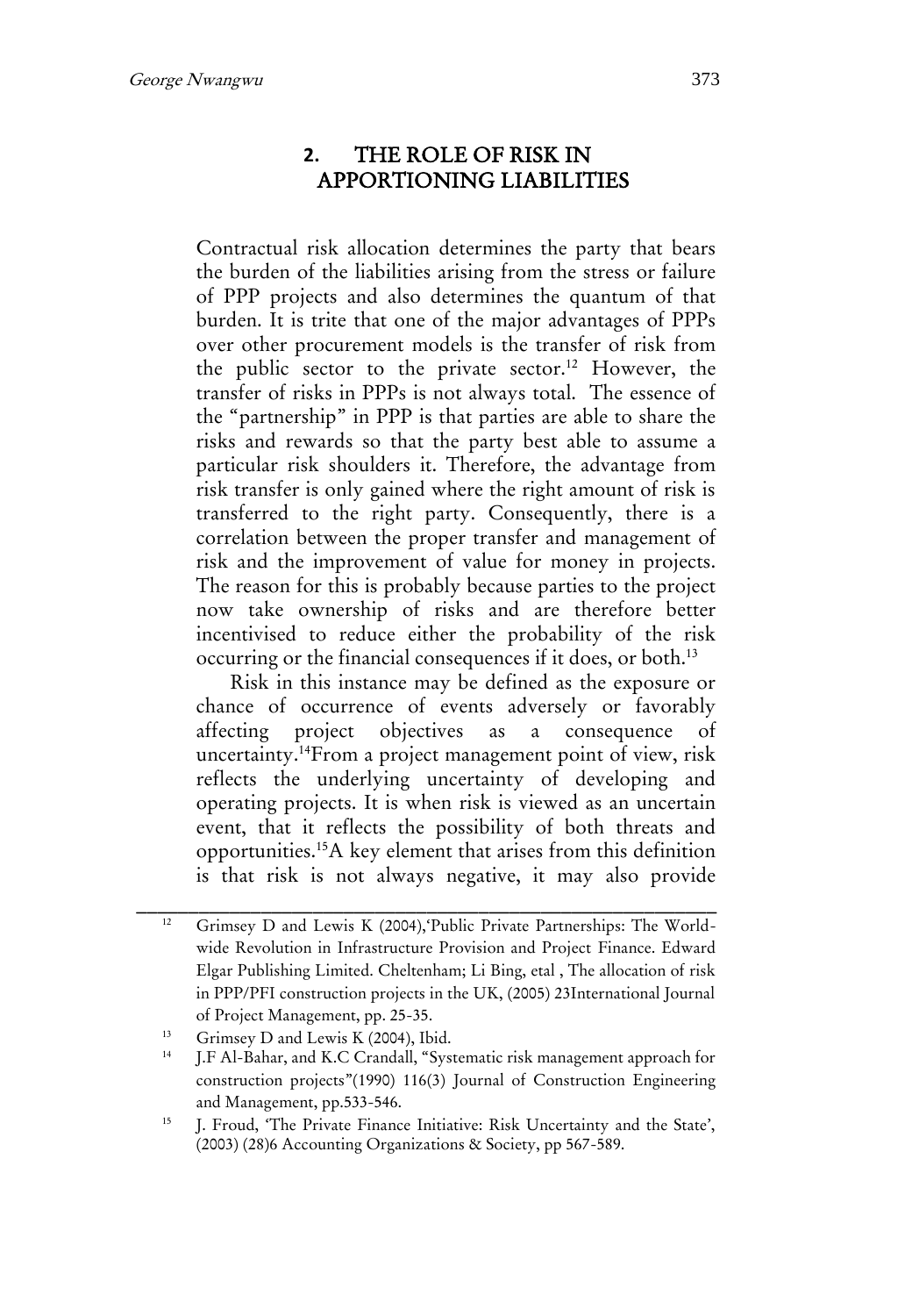opportunities.<sup>16</sup>It follows therefore that the manner in which project risks are managed is important in determining whether a project is successful or otherwise. As a general rule, risk should therefore be managed in a way that not only avoids or reduces threats but also embraces opportunities. It follows that where Covid-19 risks are properly managed, it has the potential of not only reducing the effects of the pandemic on projects, but capable of creating opportunities for the business to thrive in manner that would never have been possible but for the pandemic.

The management of risk itself typically involves the following stages:

- a) risk identification: the process of identifying all the risks relevant to the project;
- b) risk assessment: the determination of the degree of likelihood of the risk and the possible consequences if the risk occurs;
- c) Risk allocation: assignment of the responsibility of the consequence of the risk to one or more of the contracting parties; and
- d) Risk mitigation: the process of controlling the likelihood of occurrence of the risk and or the consequence of the risk.<sup>17</sup>

It is important to note that the management of risk does not eliminate risk, it only transfers or reduces its impact. A pandemic could potentially trigger a number of risks factors prominent of which are cost and time overrun risks, revenue risk, currency risks and possibly force majeure risk. The way these risks are managed determine whether the project survives the pandemic or not. The next section looks at the potential effects of the pandemic on the PPP Contract.

The Covid-19 Pandemic has not entirely produced negative consequences for all economic sectors. The ICT sector for instance, has thrived during the pandemic.

Department of economic Affairs, National Public Private Partnership Handbook(Department of Economic Affairs, Ministry of Finance, Government of India, 2006) pg. 1-246.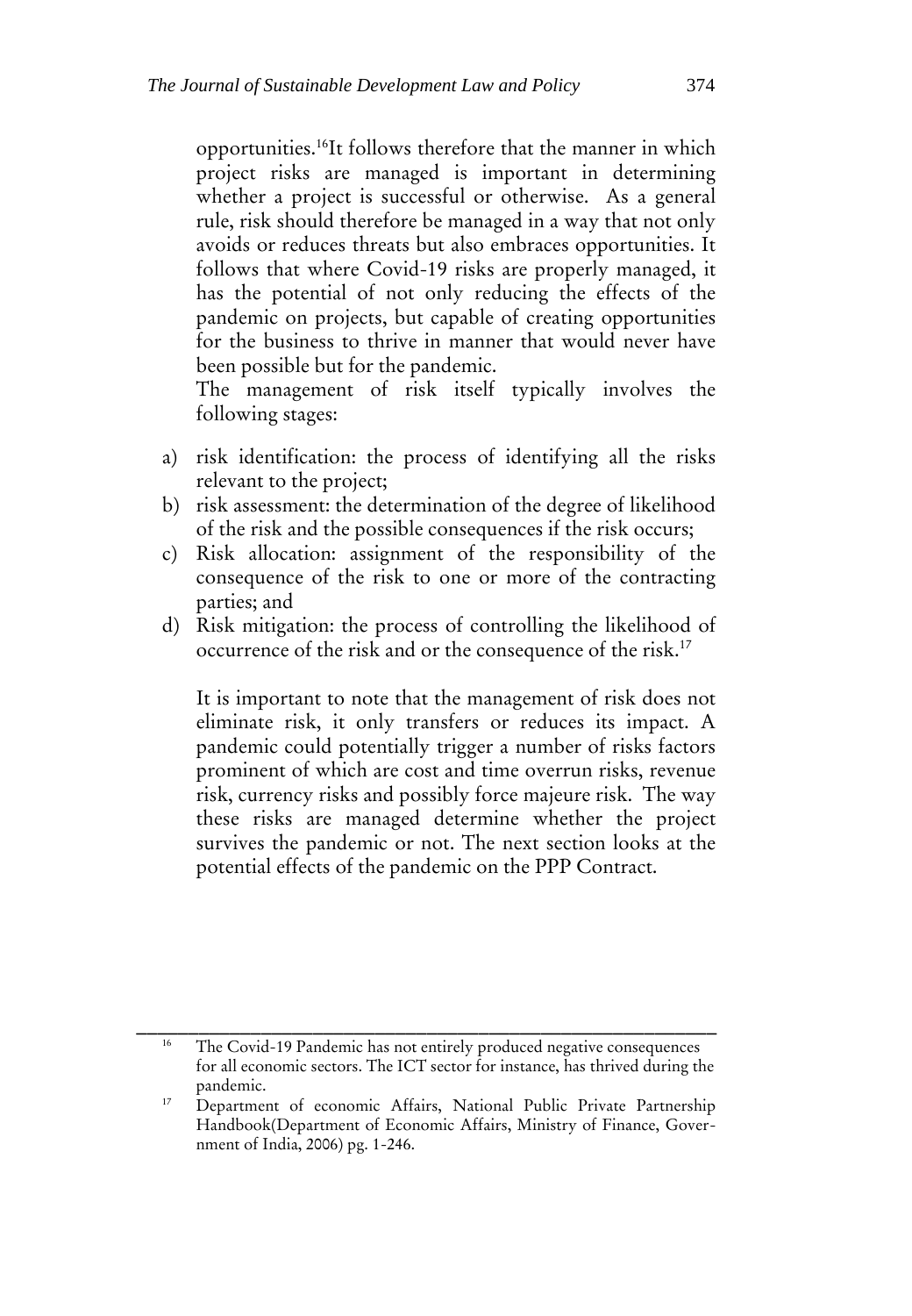# **3.** EFFECTS OF THE PANDEMIC ON PPP **CONTRACTS**

The downturn in the economy occasioned by the Covid-19 pandemic is likely to trigger significant contingent liabilities for governments. Contingent liabilities arise because most PPP contracts are supported with different types of guarantees from governments to private sector investors. Due to the fact that these guarantees secure activities or events that are not certain in terms of their occurrence or severity, the liabilities that arise as consequence of their eventuation are said to be contingent. The most common guarantees typically given in support of PPP projects are political risk guarantees or revenue support guarantees.<sup>18</sup>During the period of an economic crisis, the possibility that revenue guarantees would be triggered is very high.<sup>19</sup>

Two types of contingent liabilities are generally recognized: Explicit liabilities, which are usually based on contractual agreements between the government and another party, for example a Power Purchase Agreement (PPA), which embodies a "take or pay" provision, mandating the government to either take delivery of electric power that is delivered to it, or pay for it. Another type of an explicit liability is the traffic revenue guarantee where government guarantees a private sector party certain level of revenues, which if not met, would require the government to top up the revenues to attain the agreed levels. The other type of contingent liability are implicit liabilities. These are based on a moral or political obligation to give governmental financial or operational support to the project when needed. This may

\_\_\_\_\_\_\_\_\_\_\_\_\_\_\_\_\_\_\_\_\_\_\_\_\_\_\_\_\_\_\_\_\_\_\_\_\_\_\_\_\_\_\_\_\_\_\_\_\_\_\_\_\_\_\_\_ Political risk guarantees (PRGs) typically cover losses arising from the breach of host government's contractual obligations to private sector investors. In summary, they cover risks such as expropriation, breach of contracts, sovereign debt default and currency transfer or controvertibly risk. Some of the providers are Government export credit agencies (e.g. EDC, OPIC), the World Bank (MIGA) and private insurers (Zurich, AIG etc).

<sup>19</sup> However, due to the inter-relatedness of risk it is possible that the eventuation of the revenue risk may also lead to the emergence of political risk.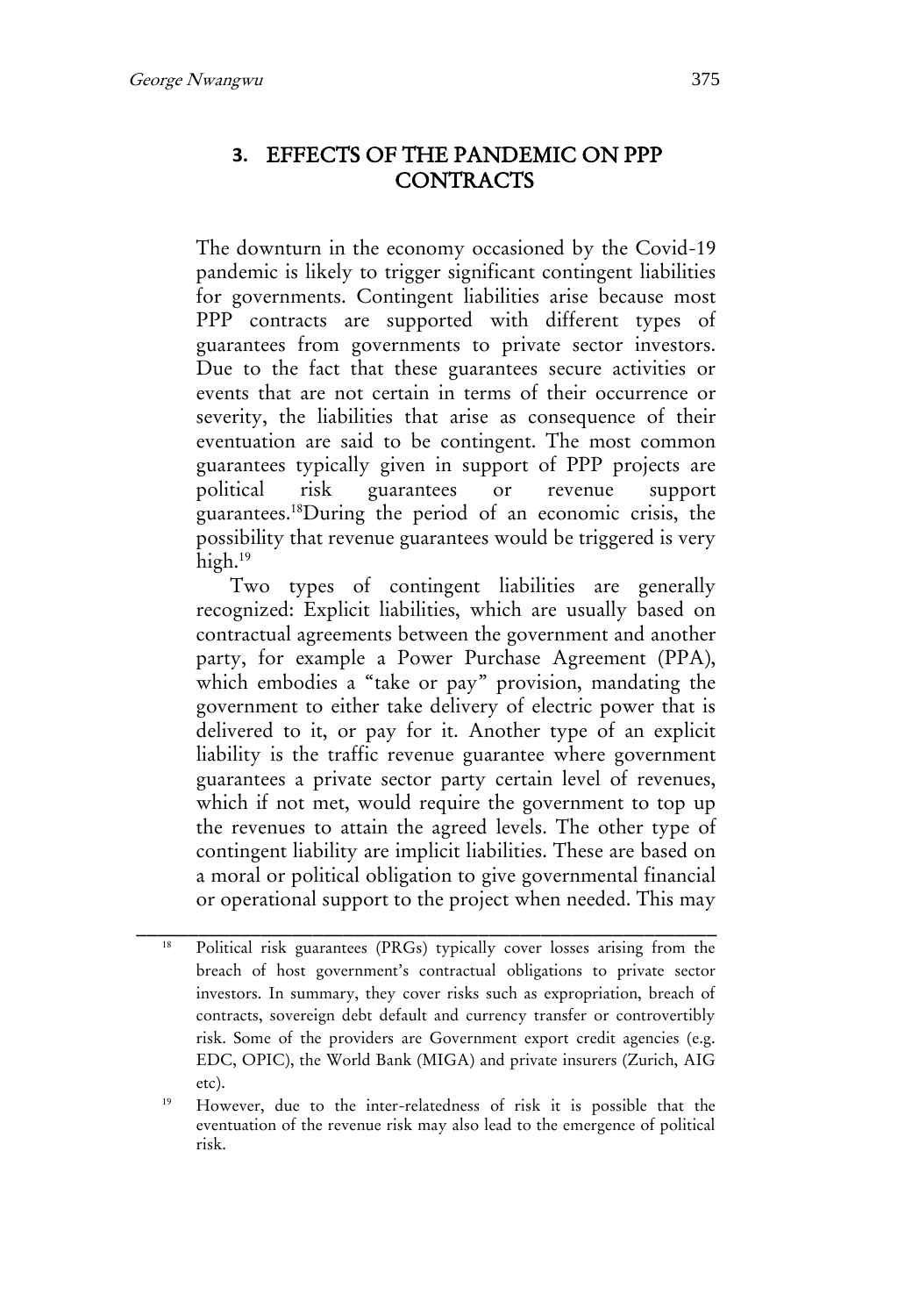arise for instance where the government invokes its step-in rights to prevent the collapse of social services.<sup>20</sup> The Covid-19 pandemic is likely to trigger both explicit and implicit contingent liabilities. However, whilst it is easier to budget for explicit contingent liabilities, it is rather more difficult in the case of implicit liabilities.

Revenue risk is tied to the manner in which demand risk is managed by the parties. The principal means through which demand risk is allocated is the payment mechanism specified in the contract. Using the payment mechanism therefore as a basis for classification, there are two main contractual methods for delegating the operation of public services to private operators. These are contracts where the private sector bears no demand risk, known as availability contracts and those where the private sector bears all or some of the demand risk, known as user charge or concession contracts.<sup>21</sup> In availability contracts, services are paid for directly by the public sector procuring agency based on the provision of the services, according to contract specifications.<sup>22</sup> The private sectors' remuneration is in this case is directly related to the quality and quantity of services it provides. Where availability contracts are adopted by the parties, the contingent liabilities triggered by the eventuation of the revenue risk lies directly with the public sector. However, in user charge contracts, the private sector provider of the services sells its services directly to the public and receives remuneration through charges to the end-users. Thus, the private sector's remuneration in this instance is dependent on the demand by the public for the services.<sup>23</sup>In

<sup>&</sup>lt;sup>20</sup> The application of step-in rights is discussed in greater detail in the subsequent paragraphs of this paper

<sup>&</sup>lt;sup>21</sup> Iossa and Martimot identifies three payment mechanisms in PPPs, these are user charges, usage payments and availability payments. The usage payments are technically variants of the user charge and availability payments. See E. Lossa, E. and D. Martimort, 'The Simple Micro-Economics of Public-Private Partnerships'[2008] Working Paper<http:// papers.ssrn.com/papertaf?abstract\_id=1318267> accessed on 5 May 2021

<sup>&</sup>lt;sup>22</sup> This is common in PFI Contracts in the United Kingdom and Contrats de partenariat in France. Several other countries have started to use this contract type exclusively, irrespective of the sector.

<sup>&</sup>lt;sup>23</sup> L. Athias, 'Political Accountability, Incentives, and Contractual Design of Public Private Partnerships' (2007) MPRA Paper No. 17089 <http://mpra.ub.uni-muenchen.de/17089/>accessed on 5 May 2021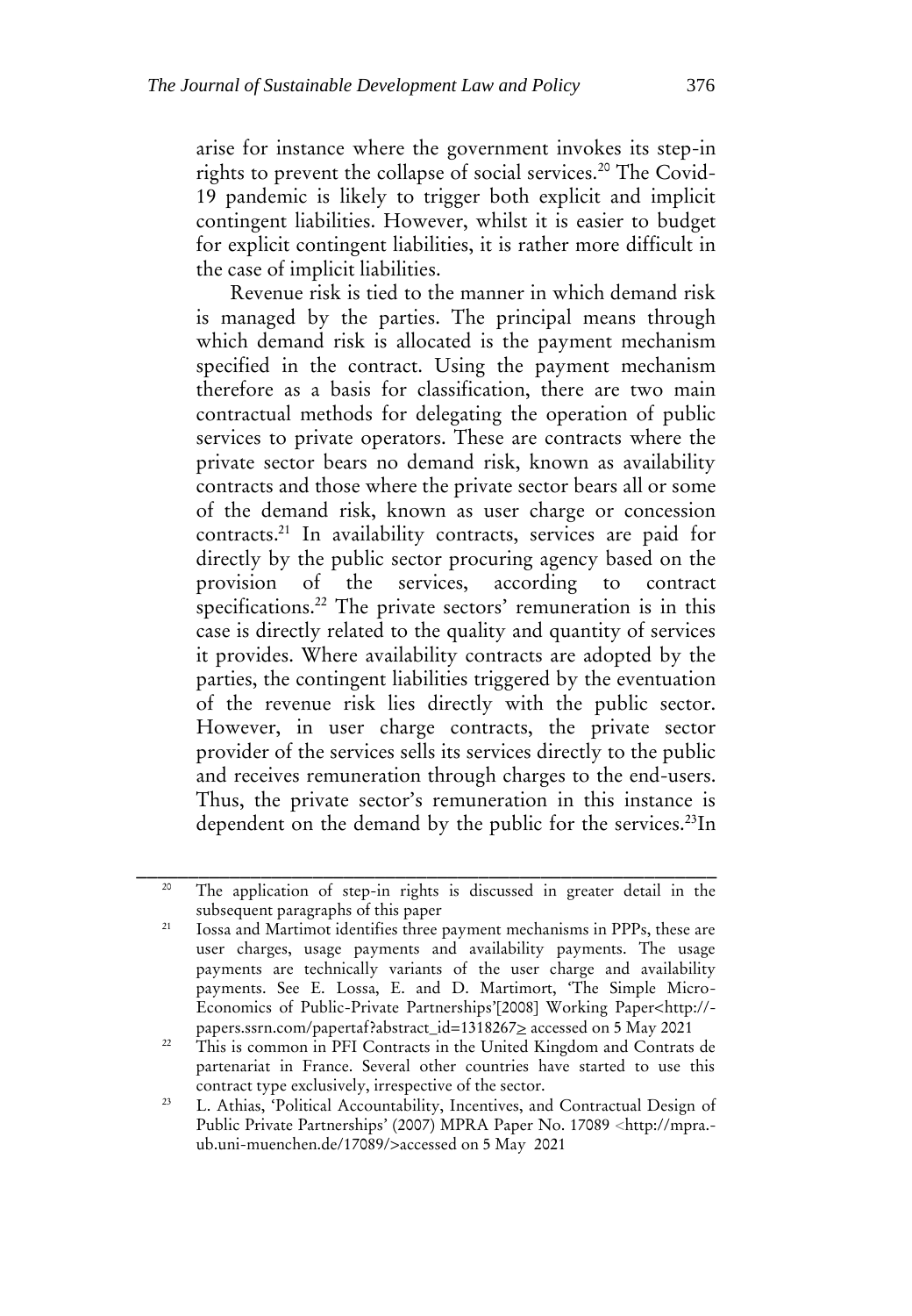the same vein, it is obvious that the economic impact of the pandemic will certainly affect the revenue projections of the private sector investor directly.

The level of demand for a facility or service is very difficult to predict.<sup>24</sup> It is even more testing under long term contracts like PPPs. Due to this unpredictability of demand, the private sector and their financiers are usually wary of participating in projects unless the government pledges guarantees against demand risks.<sup>25</sup> The three most common guarantee mechanisms adopted by the parties to manage demand risk are: "modification of the economic balance" of contracts; traffic guarantee contracts; and, duration adjusted contracts.<sup>26</sup> For example a typical guarantee contract relating to toll roads involves guaranteeing either the traffic or revenue levels in the contract. The failure to reach this minimum levels triggers compensation from the public sector. Many countries such as Korea, Colombia, Chile, Dominican Republic, Malaysia and Spain have used this method.<sup>27</sup> In many contracts the lower limit is often complemented with an upper limit above which the revenues are "clawed back" and shared between the government and the concessionaire. The main problem of using these types of guarantees is that it cannot ignore the strong correlation between the volume of traffic and economic growth; thus, the guarantee can have very negative consequences for the

\_\_\_\_\_\_\_\_\_\_\_\_\_\_\_\_\_\_\_\_\_\_\_\_\_\_\_\_\_\_\_\_\_\_\_\_\_\_\_\_\_\_\_\_\_\_\_\_\_\_\_\_\_\_\_\_ <sup>24</sup> For example, so many factors may affect the continued use of a tolled road like shift in the use of mass transit, increase in the cost of petrol and the relocation of people from a particular area. Whilst the use of air transport in Nigeria even locally depends on economic conditions as passengers are likely to turn to cheaper forms of transport like using buses in lean times. This is also true in periods after air mishaps, where people abandon air transportation in preference to other competing means of transport.

<sup>&</sup>lt;sup>25</sup> For instance, in Chile, in 9 out of 10 highways franchised, the government provided a guarantee that the revenue will equal 70 % of the construction and maintenance costs. See Engel, E. et al. 'Least Present Value of Revenue Auctions and Highway Franchising', (2001) Vol.109 No.5 Journal of Political Economy pp. 993-1020

<sup>&</sup>lt;sup>26</sup> Transport Research Centre (TRANSYT) 'Evaluation of Demand Risk Mitigation in PPP Projects' (2007), pg.8

<sup>&</sup>lt;sup>27</sup> T. Irwin T. 'Public Money for Private Infrastructure: Deciding when to Offer Guarantees Output based Subsidies and other Fiscal Support'(2003) World Bank Working Paper 10, Washington DC; Transport Research Centre ibid; Vassello, J.M. above.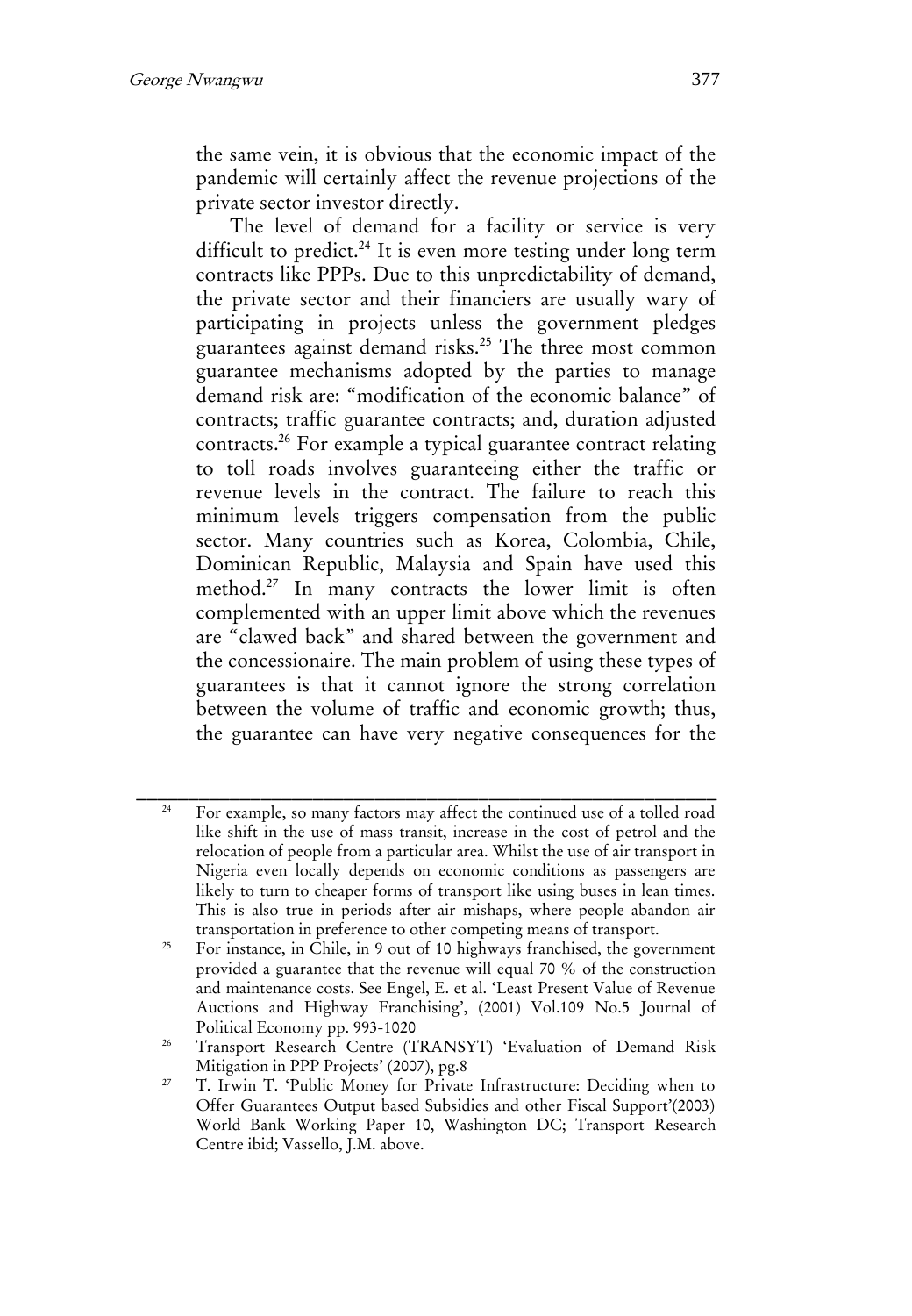public budget if a recession occurs as it has during the present pandemic.<sup>28</sup>

Another way in which contingent liabilities are created is through the provision of debt assurance undertakings by the government to the private sector party. These come in the form of guarantees provided by the government to project lenders.<sup>29</sup> The implication is that the government makes an undertaking that it would assume the project company's debt where the private sector is unable to meet those obligations. Where the private sector party defaults, the common method of effecting this obligation is through the novation of the financing agreement to government.

Another contractual clause that gives rise to contingent liabilities is the put and call options. The concept of put and call options in infrastructure contracts is borrowed from real options theory. Real options are themselves a natural extension of financial options theory used in pricing underlying assets or instruments at pre-agreed prices on a stipulated date.<sup>30</sup> An option is the right but not an obligation to take some actions in future. In this instance, a put option is the option the private sector investor in a PPP project has to sell the remainder of the term of the concession back to the government at a certain price, date and under stipulated conditions. The call option would be the reverse, giving the government a right to request that the concession should be sold back to it under certain specified conditions. The concept of put and call options are not new to PPPs, practitioners have always attempted to value the implicit options available to parties when they enter into long-term PPP contracts.<sup>31</sup> This allows the parties price-in the value of the options into project, thereby improving the commercial

<sup>28</sup> Transport Research Centre Supra Note 26.

Since the main concession contract between the parties does not create a pri-vity of contract between the public sector party and the financier, this relationship usually arises by virtue of the direct agreement that is signed by the financiers and the public sector party.

<sup>&</sup>lt;sup>30</sup> For a discussion of Real Options see: Zeng S. and Zhang S. 'Real Options Literature Review' (2011)IBusiness, <43-48 doi: 10.4236/ib.2011.31007> published Online March 2021<htpp://www.SciRP.org/journal/ib>

<sup>&</sup>lt;sup>31</sup> See Roberto Pellegrino and NevenaVajdic'Real Options Theory for Risk Mitigation in Transport PPPs', (2013) 13(2) Journal of Built Environment Project and Asset Management, pp. 199-213.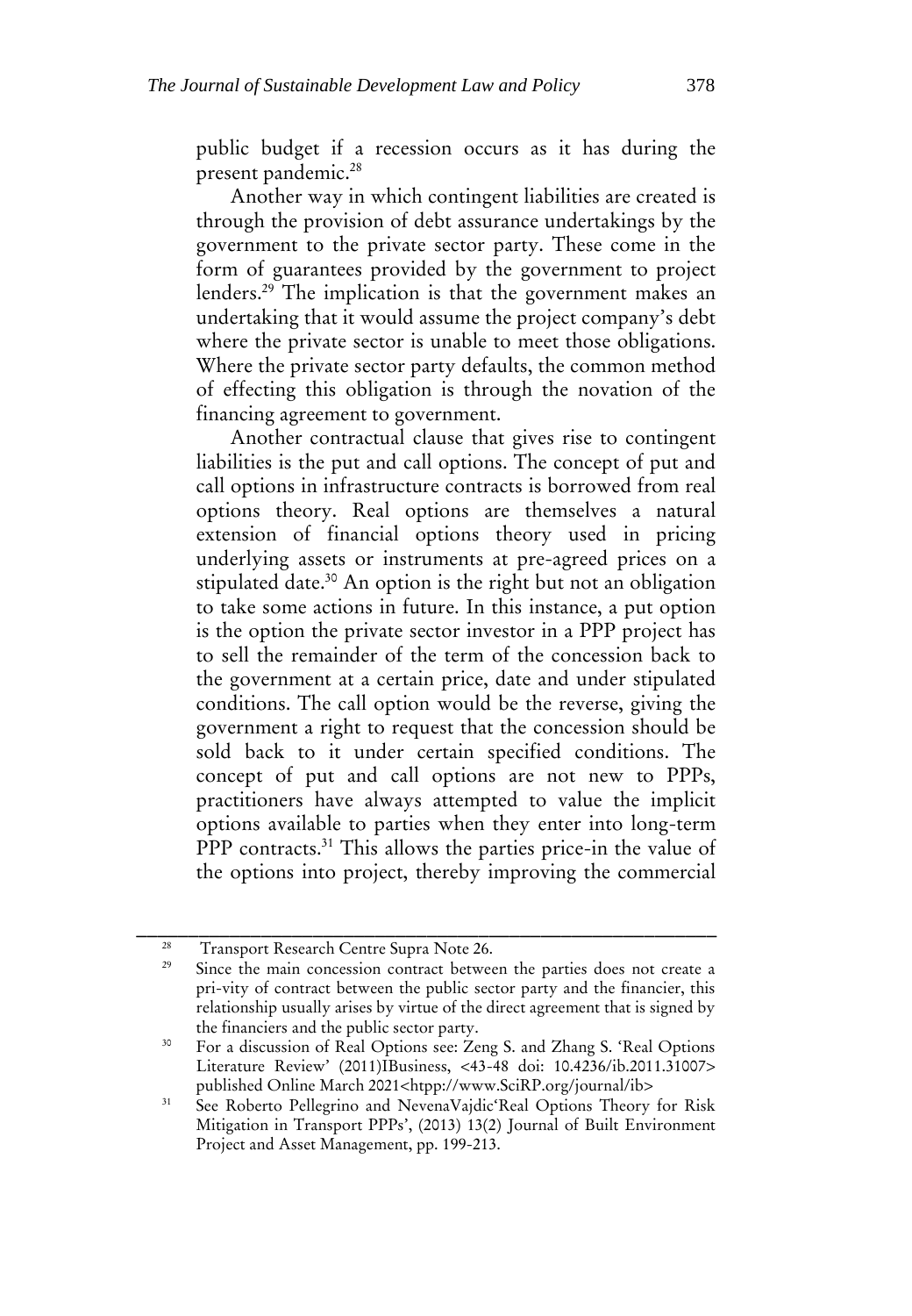values of projects.<sup>32</sup>The occurrence of a pandemic may provide additional incentives for the private sector party to "put" the project back to the government in which case the government is compelled to buy the project back, usually at great expense and inconvenience. Note however, that a put or call option can only be triggered where the contract permits, and the conditions stipulated within the contract are met.

Finally, the covid-19 pandemic may increase the cost of insurance products that are used to structure projects.The most common of these insurance products typically cover risks such as expropriation, breach of contracts, sovereign debt default and currency transfer or controvertibly risk. These insurance products are particularly useful in the sense that they are used to facilitate projects by ensuring that finance flows into otherwise difficult projects. Some of the providers are government export credit agencies (e.g., EDC, OPIC), the World Bank (MIGA) and private insurers (Zurich, AIG etc). When multilateral institutions offer these instruments, they are usually complementary to the credits offered to the host countries by these agencies. Insurance products have the advantage upgrading the host government's credit rating and lowering financing costs of the project because the premium placed on the insured or guaranteed risk by the private sector when pricing the risk is considerably lower. However, the advent of the pandemic is likely to make its use more expensive since insurers would price in the additional risk when selling the products.

**4.** LEGAL AND CONTRACTUAL TOOLS FOR MANAGING COVID-19 RELATED RISKS.

## The best way to manage contingent liabilities is for the government to recognize the likelihood of contingent

\_\_\_\_\_\_\_\_\_\_\_\_\_\_\_\_\_\_\_\_\_\_\_\_\_\_\_\_\_\_\_\_\_\_\_\_\_\_\_\_\_\_\_\_\_\_\_\_\_\_\_\_\_\_\_\_ <sup>32</sup> NevenaVajdic and Ivan Damnjanovic 'Risk Management in Public-Private Partnership Road Projects Using Real Options Theory' (2011) International Symposium Engineering Management and Competitiveness, Zrenjanin Serbia. Pg.155-160.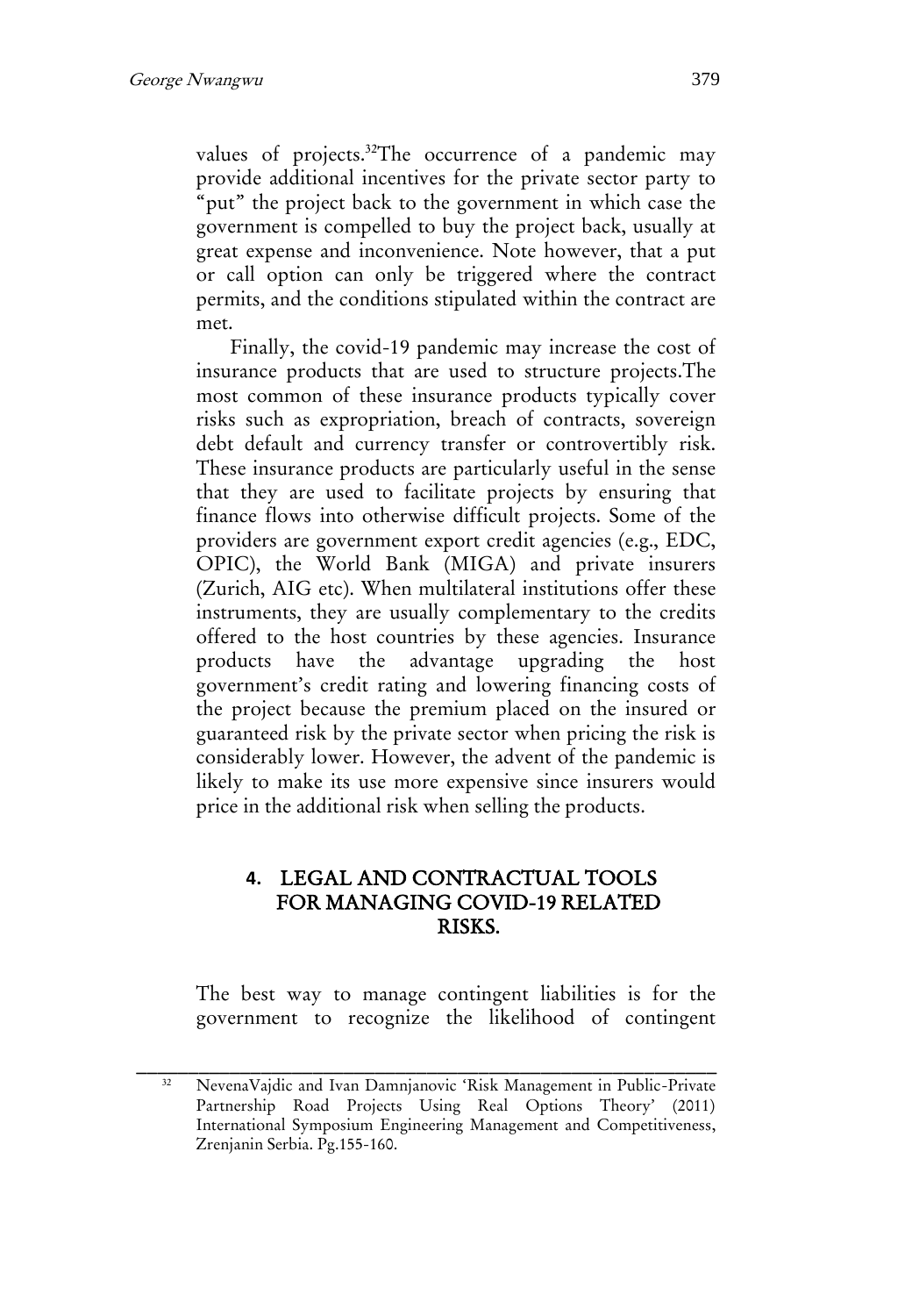liabilities crystalizing. This will enable them carry out assessments of the magnitude of these liabilities and budget for them in advance. Another management technique is by creating a creating a special reserve fund from which these liabilities are met.

#### 4.1 Force Majeure Provisions

In most legal systems, where there is a change in circumstances that renders contractual obligations impossible to perform, parties to the contract may be exempt from liability of nonperformance.<sup>33</sup>This had been the case for a long time and for most jurisdictions.<sup>34</sup>For example, the common law principle of frustration discharged a contract where "without default of either party a contractual obligation become incapable of being performed because the circumstances in which performance is called for would render it radically different from what was undertaken under the contract".<sup>35</sup>The United States' doctrine of impracticability also exempted the performance of a contract where its performance becomes "impracticable".<sup>36</sup>This is also the case under French law where a supervening event renders performance absolutely impossible.<sup>37</sup> For the purposes of this paper, these types of provisions are referred to collectively as

Schwenzer Ingeborg,'Force Majeure and Hardships in International Sales Contracts' (2008) 39 VUWLR pg. 709; Perillo Joseph 'Force Majeure and Hardship Under the UNIDROIT Principles of International Commercial Contracts, (1997) 5Tul.J.Int'L& Comp.5.

<sup>&</sup>lt;sup>34</sup> Initially the concept of pactasuntservanda (sanctity of contract) prevailed in most jurisdictions- whether common or civil law but subsequently exceptions to this strict rule emerged where there was impossibility of performance.

<sup>35</sup> Per Lord Radcliffe in Davis Contractors Ltd v. Fareham UDC [1956] AC 696.

<sup>&</sup>lt;sup>36</sup> The doctrine applied to discharge contractual obligations even where the performance of the contract is still technically possible but conditions had materially changed from the time of contract formation. Therefore, unlike under the doctrine of frustration, impracticability allowed the discharge of a contract where it has become unreasonably expensive to perform the contract. See Etemadia F etal'Doctrine of Impracticality Under the Law of Contract: An Overview of its Development' International Journal of Technical Research and Applications. Vol. 2. Special Issue 3 (July- August 2014). Pp.45-48.

<sup>&</sup>lt;sup>37</sup> J. D. Smith, 'Impossibility of Performance as an Excuse in French Law: The Doctrine of Force Majeure' Yale Law Journal, Vol. 45, pp. 452-467.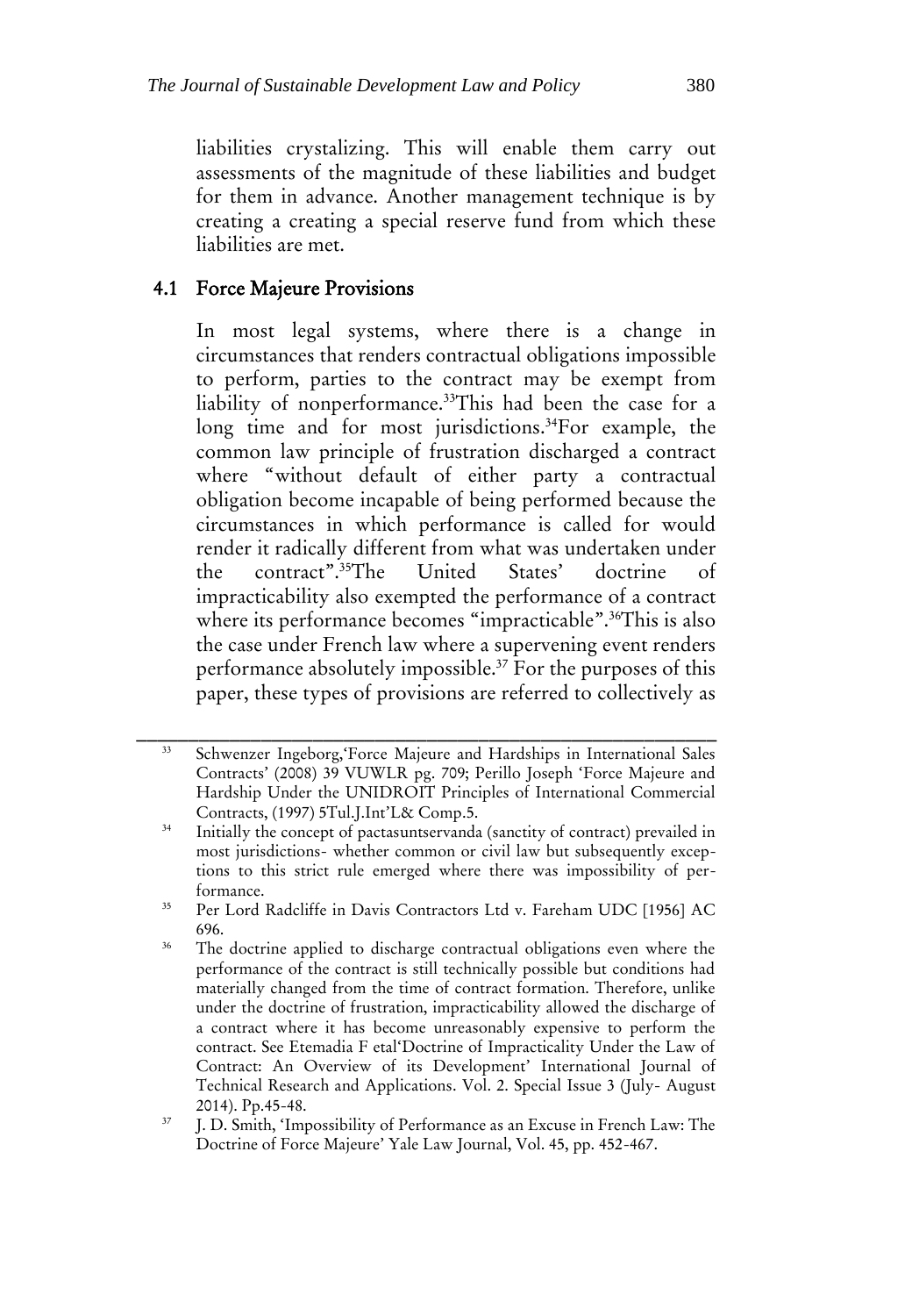"impossibility of performance" provisions to distinguish them from modern day force majeure provisions which developed over the years to provide some degree of flexibility in dealing with similar situations.

These impossibility of performance provisions suffer from the limitation of being rigid and subject to the strict interpretation by the courts. For instance, the English doctrine of frustration is difficult to prove since the party relying on it must show that contractual obligations impacted by the frustrating event are fundamental to the contract.<sup>38</sup>The doctrine of frustration also permits of no middle ground in terms of its consequences, in the sense it almost invariably leads to the contract coming to an end.<sup>39</sup>In certain circumstances, parties would prefer the flexibility of contracting out of these strict legal rules. For instance, parties may prefer to keep their agreements alive and merely suspend the performance of the contract to a later date instead of an outright termination. Indeed, whilst the doctrine of frustration or other similar provisions were designed as risk limiting devices, contractual force majeure clauses were preferable, since they are more of risk management devices. It is due to this flexibility that parties to a contract would insert copious force majeure clauses into their contracts, instead of relying on impossibility of performance clauses to manage their risk of nonperformance. The effect of inserting a force majeure clause in a contract is that the courts will defer to it and will no longer import the impossibility of performance provisions into the contract.<sup>40</sup>For instance, a party cannot plead force majeure and frustration at the same time.

In most long-term contracts, like PPPs, force majeure clauses basically address issues of what happens when events occur that make it impossible for a party to meet its obligation under the contract. Also, it also determines how the parties apportion the risk of such nonperformance between themselves. There are three basic conditions that are

\_\_\_\_\_\_\_\_\_\_\_\_\_\_\_\_\_\_\_\_\_\_\_\_\_\_\_\_\_\_\_\_\_\_\_\_\_\_\_\_\_\_\_\_\_\_\_\_\_\_\_\_\_\_\_\_ <sup>38</sup> See Taylor v. Caldwell [1861-73] All E.R. 24 @ Pg. 27; Davis Contractors Limited v. Fareham U.D.C. Supra

<sup>&</sup>lt;sup>39</sup> See Appleby v. Myers (1897) L.R. 2 C.P. 651.

P.J.M DeClercq P.J.M, 'Modern Analysis of the Legal Effect of Force Majeure Clauses in Situations of Commercial Impracticability' (1996)15 J.L& Com.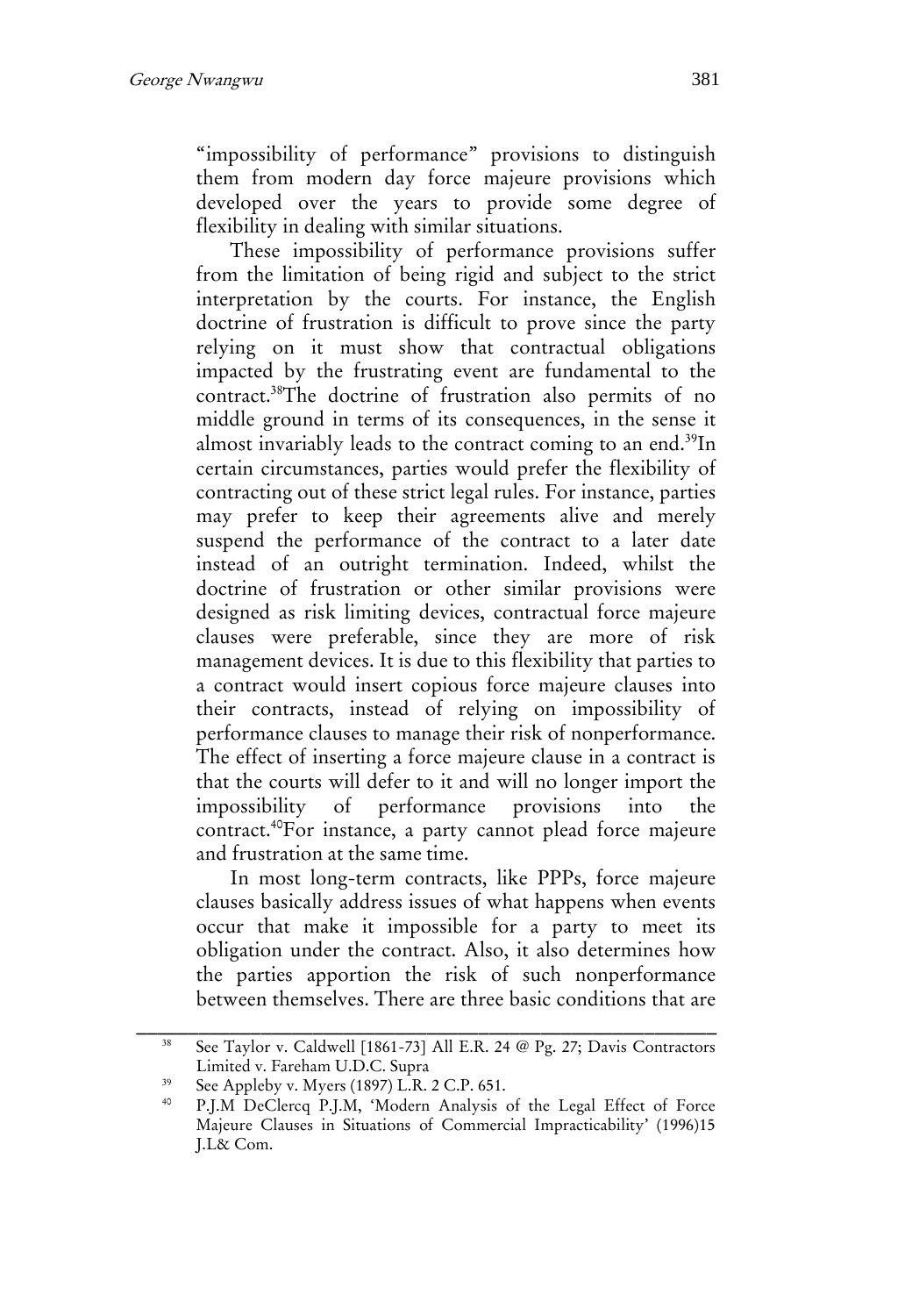required for the trigger of a force majeure clause: The first is that the force majeure event must have been provided for by the parties. This is why the parties would typically draft the force majeure clause in their contracts as widely as possible with an omnibus provision at the end to capture as much of the anticipated events as possible. This is because force majeure clauses are express terms and the courts would not imply terms into it.<sup>41</sup>Therefore, where an existing force majeure clause in a PPP contract fails to expressly mention the words"Covid-19"<sup>42</sup> or "Pandemic" or "Epidemic" or other similar terms like "Act of God" as part of the applicable events, the affected party might be unable to rely on the force majeure clause to exit undertaken obligations that become impossible to perform due to the Covid-19 pandemic.<sup>43</sup>The applicability of the force majeure clause is dependent on what the parties could have reasonably foreseen as likely to affect their nonperformance and included in their contract.<sup>44</sup>As discussed above, this is very difficult task for the contract draftsman since PPP contracts are incomplete.

Secondly, the event that occurred must have been outside of the reasonable control of the affected party such that it must have caused the inability of that party to perform its obligations under the contract.<sup>45</sup> Therefore even though one of the stipulated force majeure events has occurred, it would be insufficient trigger the force majeure clause unless it also materially responsible for the inability of the party to

<sup>41</sup> See for example Entertain Video Ltd v Sony DADC Europe Ltd [2020] EWHC 972; Force Majeure clauses are generally construed restrictively by the courts. See for example Metropolitan Water Board v Dick Kerr& Co [1918] AC 119.

<sup>&</sup>lt;sup>42</sup> It is very unlikely that any of the contracts that were signed before Covid-19 was discovered in China would have mentioned "Covid-19".

<sup>43</sup> A number of these languages have been interpreted by the court. For instance, in Nugent v Smith (1876) 1 CPD 423 Per Cockburn CJ at Paragraph426 defined "Act of God" as "Such a direct and violent and sudden and irresistible act of nature as the defendant could not by any amount of care and skill resist, so as to prevent its effect"

<sup>44</sup> Foreseeability in this instance refers to the possibility of occurrence rather than the probability of occurrence. This is because where a party could have reasonably foreseen the likelihood of the occurrence of an event it is not able to rely on it as a force majeure event.

<sup>45</sup> See for instance Seadrill Ghana Operations Ltd v Tullow Ghana Ltd. [2018] EWHC 1640.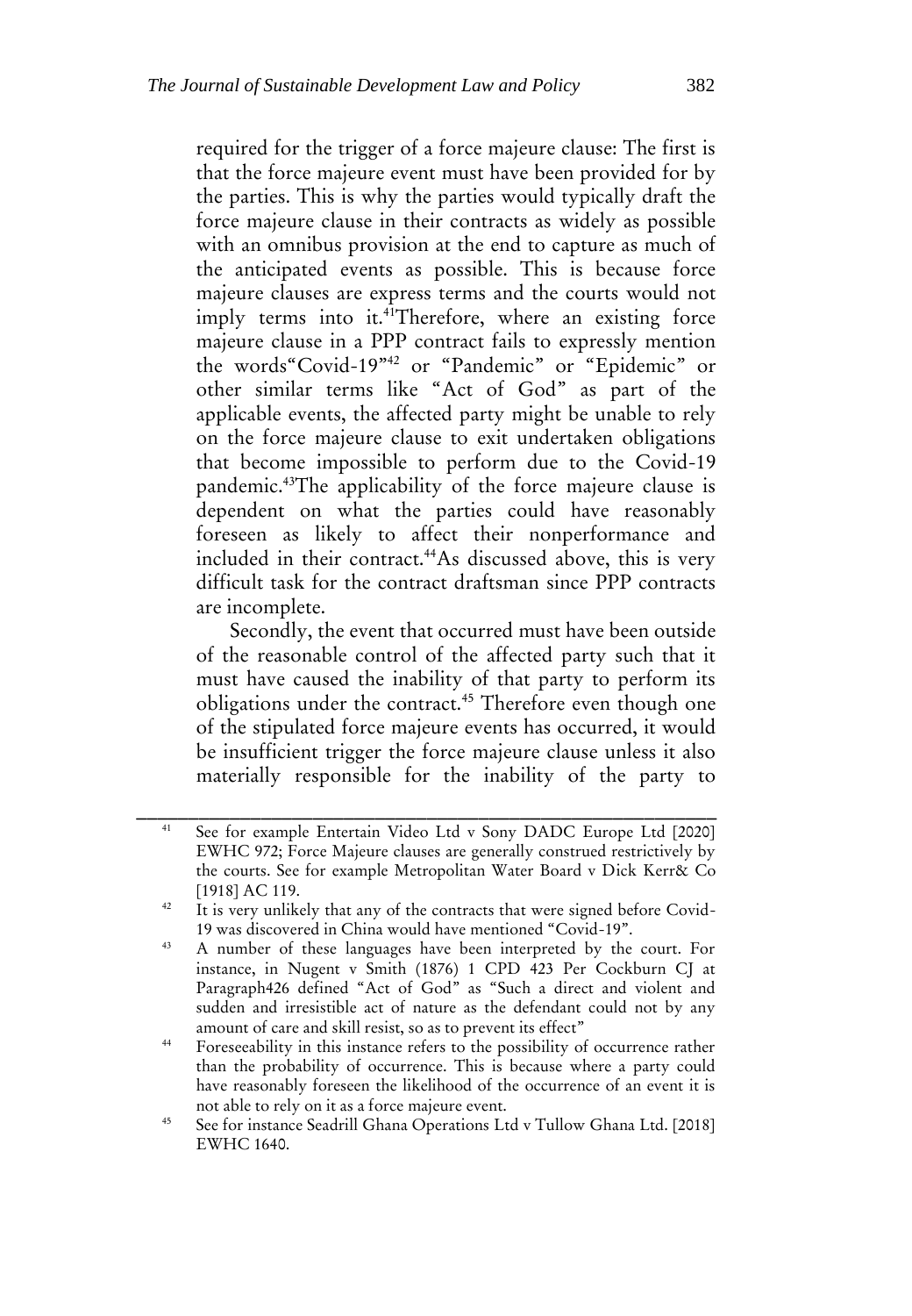perform under the contract. Therefore where there are alternative means of performing a contract available to a party, the force majeure provision may not avail the party seeking to rely on it.<sup>46</sup>

Thirdly, the party relying on the force majeure event must show that the supervening event could not have been mitigated. Thus, where there is evidence that the party seeking to rely on the force majeure clause could have taken steps to ameliorate the impact of the force majeure event, the courts are unlikely to avail the party the protection of the provision. This is similar to the requirement that the force majeure event should not have been reasonably foreseeable by the parties. In respect of the Covid-19 Pandemic, this will mean that the parties at the time they were entering into the PPP contract even though aware that there is the possibility of a pandemic occurring in the future could not reasonably have foreseen the pandemic as being probable.

The main advantage of a force majeure provision over other impossibility of performance provisions is that force majeure clauses enable the parties contractually determine which of them bears the force majeure risk or whether it is shared by the parties. The contract may also stipulate the steps and requisite notices required to trigger the application of the clause. Where those steps are not followed, the party in need of its protection may not rely on it.<sup>47</sup> The applicability of force majeure clauses are also dependent on the efficacy of other contractual clauses like the liquidated damages provisions, the governing law and termination clauses.<sup>48</sup>Also, as a matter of convention and in the interest of fairness, it is not unusual for parties to share the risk of force majeure. Therefore, provisions that stipulate that either party may be excused from performing their obligations under the contract at the occurrence of a force majeure event are not uncommon. Note however that the sharing of risk will not always lead to splitting the loss evenly. For instance, in the event of a prolonged force majeure event, leading to the

\_\_\_\_\_\_\_\_\_\_\_\_\_\_\_\_\_\_\_\_\_\_\_\_\_\_\_\_\_\_\_\_\_\_\_\_\_\_\_\_\_\_\_\_\_\_\_\_\_\_\_\_\_\_\_\_ <sup>46</sup> Intertradex v Lesieur [1978] 2 Lloyds Report 509; See also Rhodia International Holdings Limited & Another v Huntsman International LLC [2007] EWHC 292.

See Sabine Corp v ONG Western, Inc, 725 F.Supp. 1157, 1168-69; See also MWB Business Exchange Ltd v Rock Advertising Ltd. [2018] UKSC 24.

<sup>48</sup> note 2 above.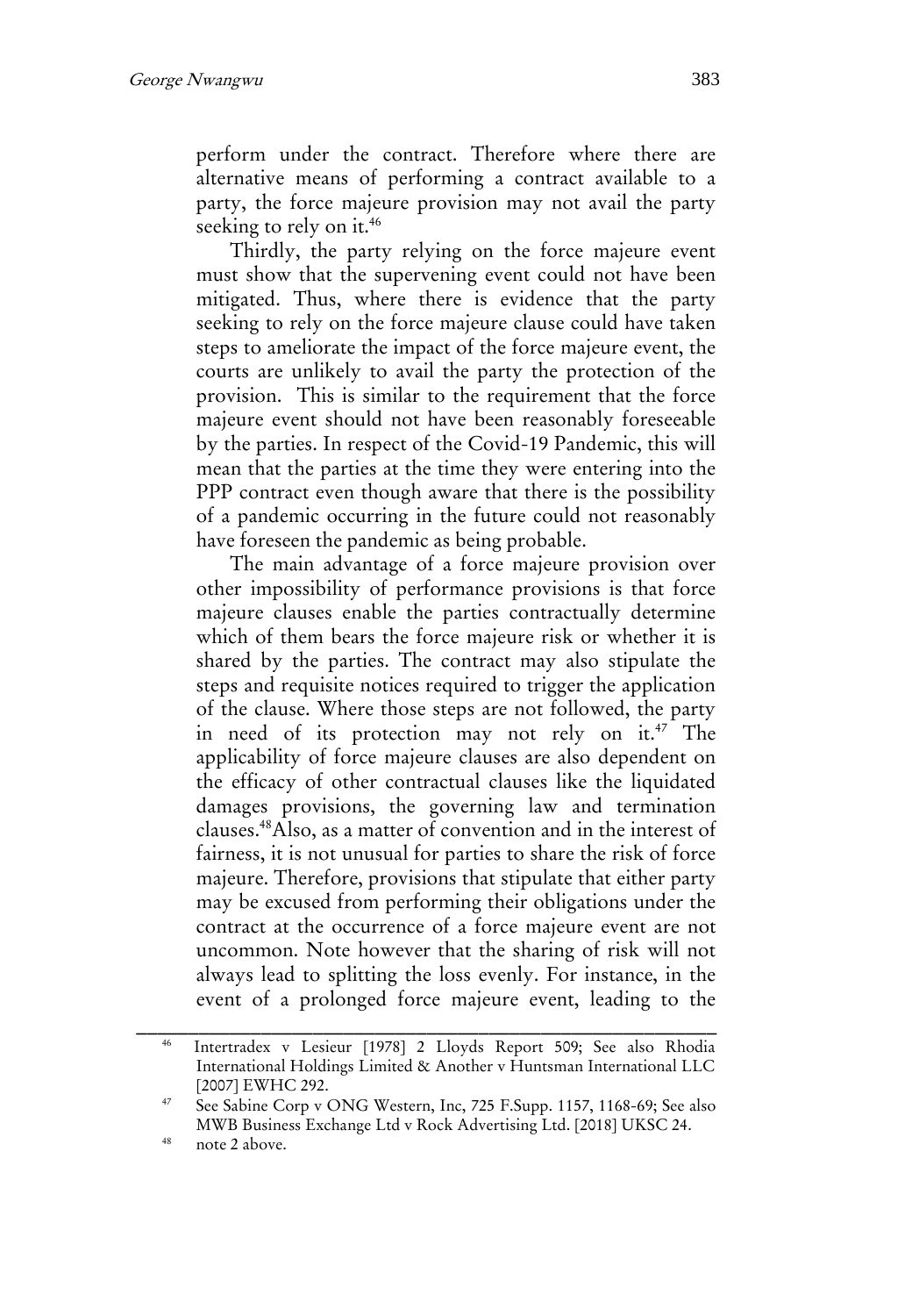termination of the contract, the contract may require the public sector party to make termination payments to the private sector party.<sup>49</sup>

In the light of the foregoing, it is obvious that the applicability of the force majeure clause to Covid-19 situations is uncertain and certainly does not lead to the equitable distribution of liability for an event that is of no fault to either party. The end result of a prolonged force majeure event is the termination of the contract and the major losers in this case are the end user public that rely on the public services that are likely to be disrupted as a consequence of the trigger of the force majeure clause. It is interesting that most of the legal commentaries around the impact of the Covid-19 pandemic have been around the applicability of force majeure provisions.<sup>50</sup> However, as will be seen below, there are more useful interventions that can be deployed to solve the contractual issues arising out of the Covid-19 pandemic.

### 4.2 Change in Law

During this period of the Covid-19 pandemic, governments have passed laws to manage the outcome of the pandemic. Some of these laws prohibit the movement of people and goods across borders, which have commercial implications for PPP projects. Where these laws alter the ability of the parties to perform their contract in a sustainable manner, as they often do, it may be considered a change in law event.<sup>51</sup>In regular businesses with limited government regulation, the private sector manages the change in law risk by passing the cost down to its customers. However, in PPPs, tariffs are usually set in a rigid manner either through the contract or using economic regulators. This ensures that the transfer of the costs emanating from the change in law risk to the user public is not as straightforward. Therefore, the parties under a PPP contract must agree upfront on how to manage the consequences of a change in law event.

\_\_\_\_\_\_\_\_\_\_\_\_\_\_\_\_\_\_\_\_\_\_\_\_\_\_\_\_\_\_\_\_\_\_\_\_\_\_\_\_\_\_\_\_\_\_\_\_\_\_\_\_\_\_\_\_ <sup>49</sup> This is discussed in greater detail under the section on termination below.<br><sup>50</sup> See for grapple D, Beyter D, and C, Caesdy, Nete 2 share.

 $50$  See for example D. Baxter D. and C. Casady, Note 2 above<br> $51$  It is important to note that change in law may also be a force

It is important to note that change in law may also be a force majeure event.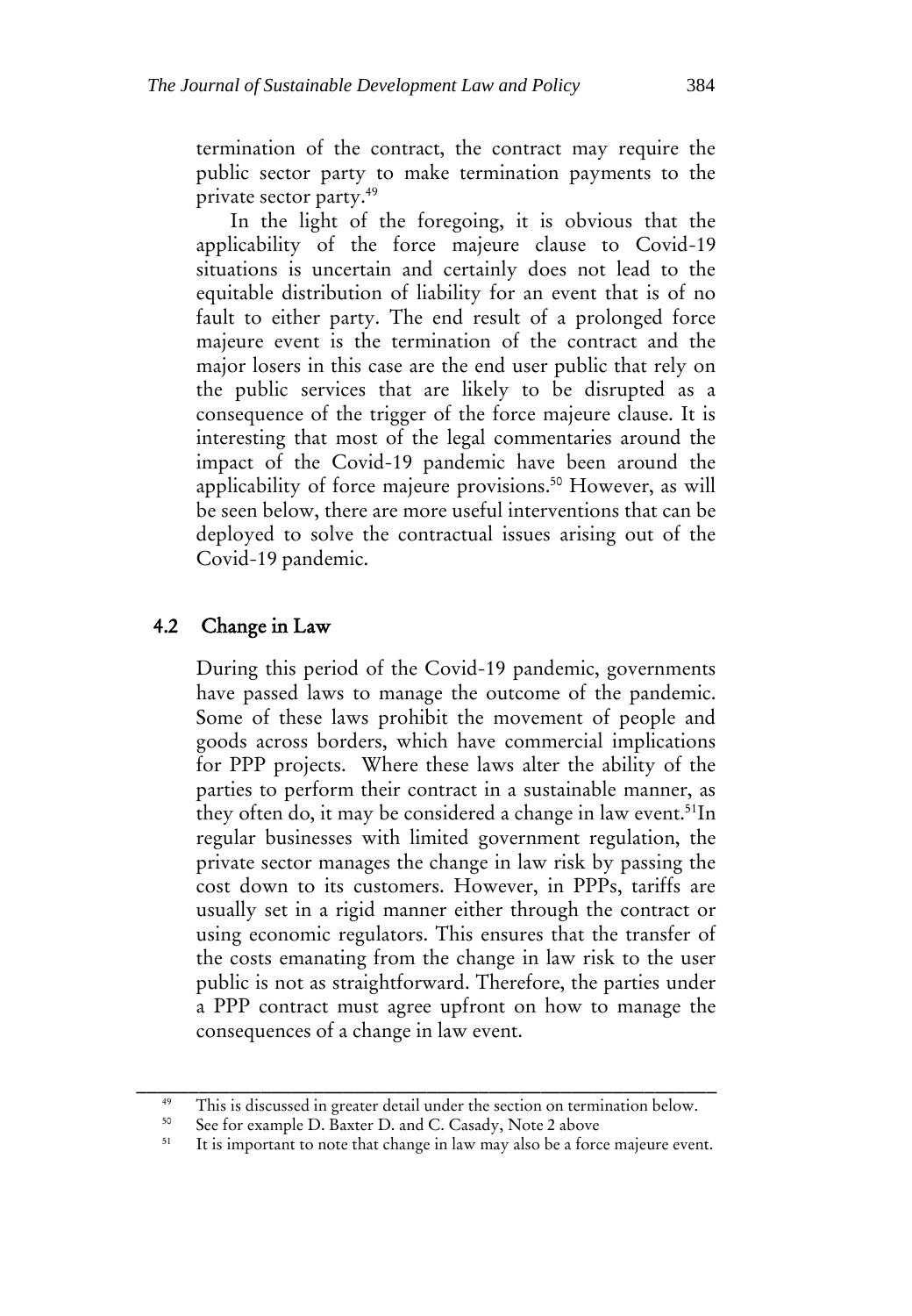A change of law may either be general or specific. Where it is specific to the PPP project, it is said to be discriminatory. As a general rule, where the change in law is general in the sense that it affects every business in the country, the private sector party in a PPP relationship bears the risk. This is probably because it is assumed to be an ordinary business risk and one which requires the entrepreneurial ingenuity of the investor to deal with. Some examples of a change in law that is likely to affect all of the businesses in a country are changes in tax legislations or environmental regulations. <sup>52</sup> However, where the change in law is discriminatory, in the sense that it is targeted specifically at the PPP project in the manner that affects the viability of the project, it is either wholly borne by the government or shared by the parties.<sup>53</sup>The problem with a change in law event is that it is likely to greatly distort the value for money propositions of the project. This is because the assumptions under which the value for money decisions were made at the inception of the project are altered. Also, disputes are likely to arise between the parties in trying to determine the classification of whether the change in law is general or discriminatory as this distinction is not usually straightforward.

In summary, the Covid 19 pandemic may likely lead to the trigger of the change in law provision in PPP contract, generating increased liability for the public sector party. The best way to deal with this risk is for the public sector party to engage separately with the different private sector parties to understand how some of the economic and public health measures taken during the pandemic have impacted their respective businesses. A "one size fit all" engagement strategy will not work in this situation since the change in law risk is likely to affect each PPP business or project in a different way.

\_\_\_\_\_\_\_\_\_\_\_\_\_\_\_\_\_\_\_\_\_\_\_\_\_\_\_\_\_\_\_\_\_\_\_\_\_\_\_\_\_\_\_\_\_\_\_\_\_\_\_\_\_\_\_\_ <sup>52</sup> However, even these may affect the PPP project in a discriminatory manner.

<sup>53</sup> The allocation of change in law risk is usually done contractually and therefore subject to negotiations between the parties.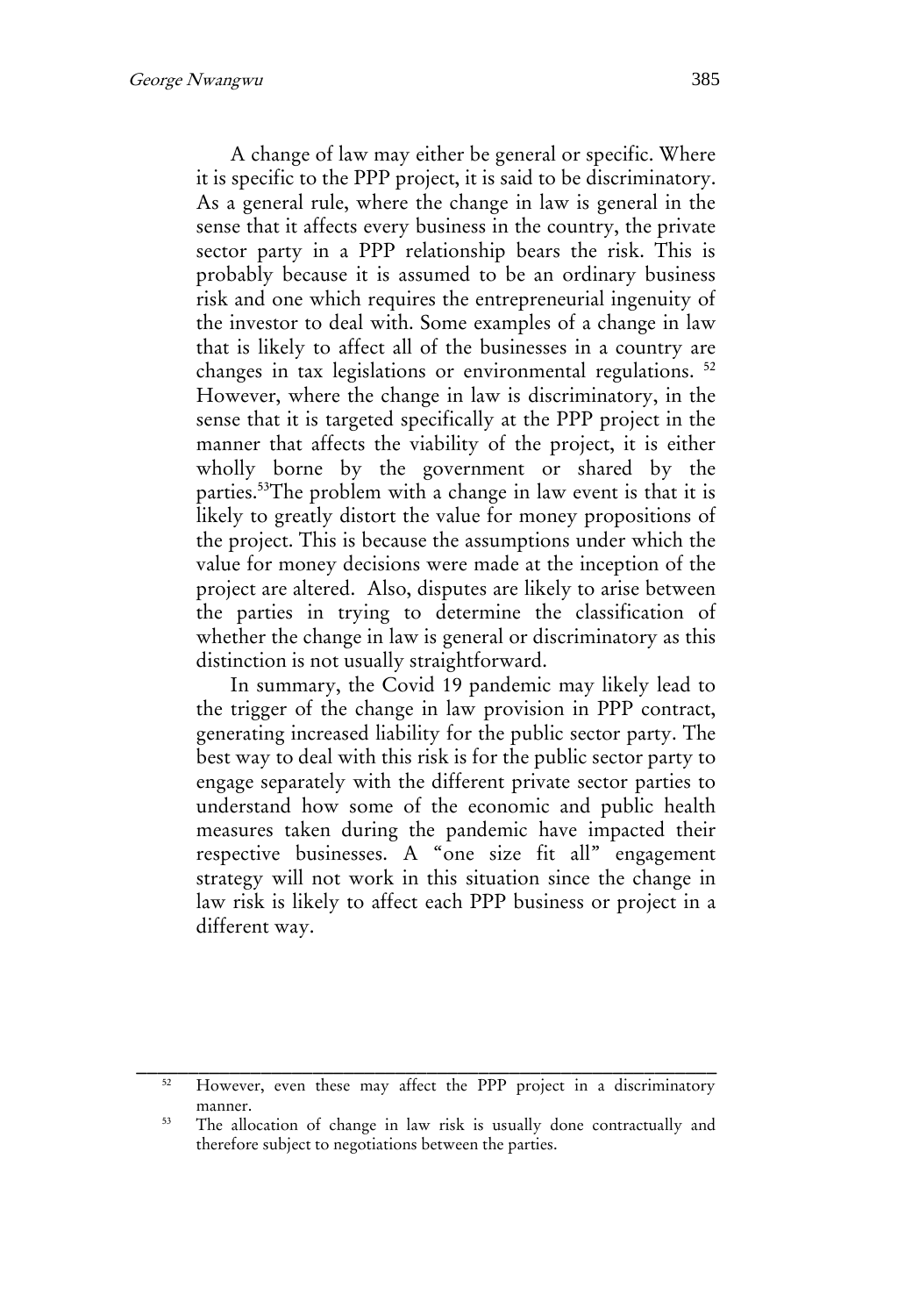#### 4.3 Activation of Step-in rights

Step-in rights in a PPP arrangement may either avail the lenders or the government. In the case of the lenders, the right to step in and take over a project typically arises where the private sector party is in default of its loan obligations and there is a clear sense that there needs to be a change of management of the concessionaire company in other to save the business and the funds of the lenders.<sup>54</sup>Therefore, where a pandemic materially affects the ability of the private sector party to meet its obligations to lenders, it is capable of triggering the right of the lenders to step in. It is important to note however that the right to step in is not automatic since ordinarily there is no privity of contract between the lenders and the government.<sup>55</sup>In order to enjoy this right, lenders would usually ensure that the step-in rights are contained in the direct agreement between them and the government. The exercise of the step-in right is also not automatic as the private sector typically negotiates certain condition precedents into its contract with the lenders to safeguard it against the exercise of this right.

It is a fact that PPPs never really extinguishes the obligation of the public sector to provide infrastructure services for the benefit of its citizens. It merely allows the public sector to delegate that duty to a private sector party to act on its behalf for a specified period of time. The government continues to own the underlying responsibility for the provision of public services. In this case the government is said to be infrastructure providers of last resort. In essence this principal-agency relationship existing between the government and its citizens ensures that the government continues to assume the implicit liability to provide these essential services throughout the term of the PPP contract.<sup>56</sup> The government therefore effectively

<sup>&</sup>lt;sup>54</sup> This is similar to the right of a lender to appoint a receiver manager to take over all the undertakings of a company in the event of default of loan obligations.

<sup>&</sup>lt;sup>55</sup> Privity of contract simply means that as a general rule, a contract cannot confer rights or impose obligations to anyone, except parties to it.

In a representative democracy for instance, the citizens are the principals who delegate rights and confer powers to their agents- the government, to spend their taxes to provide them with infrastructure services It is this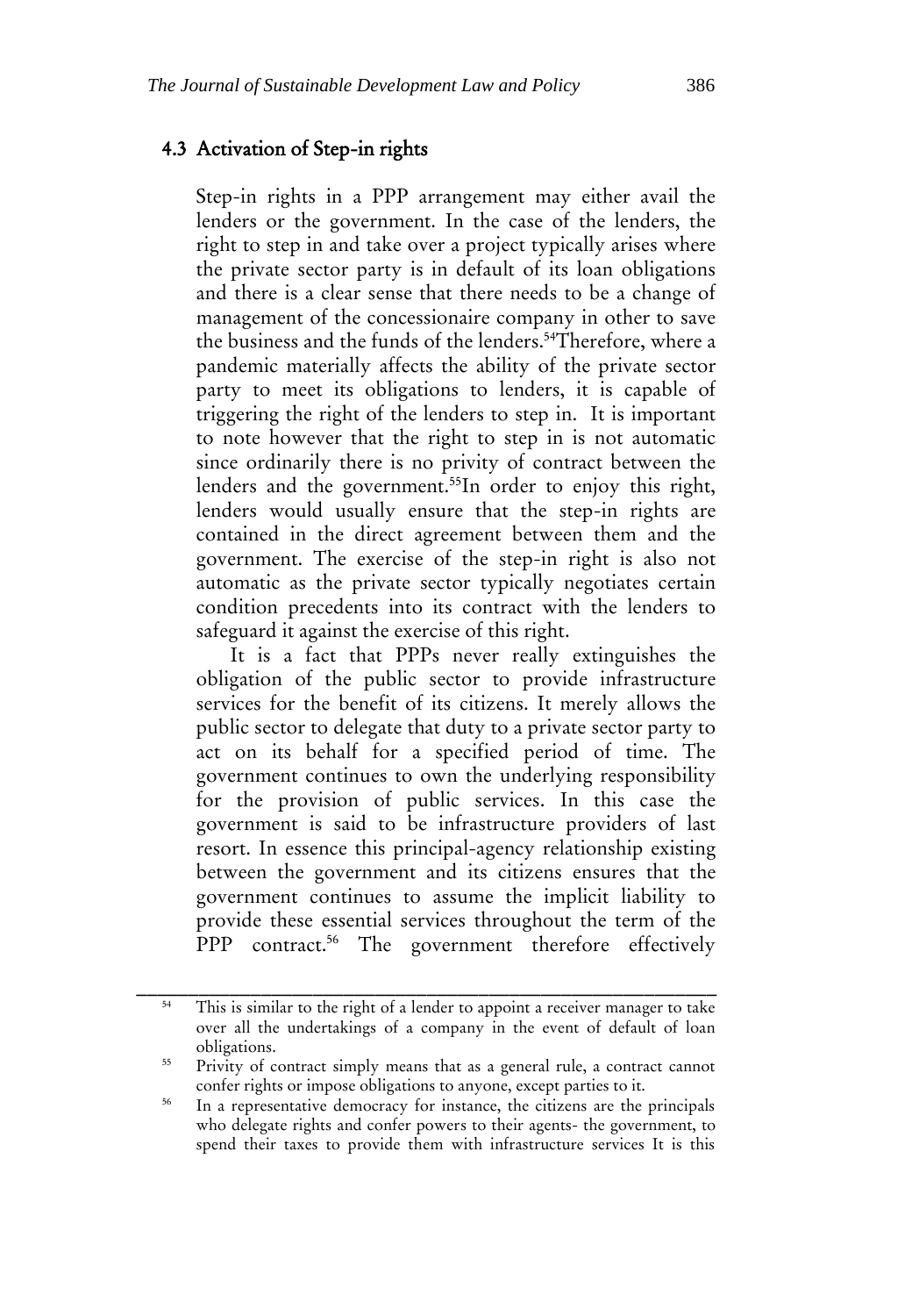guarantees to citizens that should the PPP contract fail that it would step in and ensure the provision of the previously delegated services. The obligation of the government in this instance is founded on the moral contract between the government and its citizens.

It is clear that the Covid-19 pandemic might create situations where it becomes difficult for the private sector party to continue to operate the asset. For instance, the private sector party may become bankrupt and thereby trigger either the lenders or government's step-in right. The problem with exercising the step-in right is that it would most likely affect the delivery of services to citizens. For instance, it is difficult for a lender to operate an asset after exercising the right to step-in since it lacks the technical capacity to so. The solution would be to appoint a management contractor to operate the assets on their behalf. The procurement process for the appointment of management contractors is tedious and time consuming. Also, whether the government will be in the position to adequately take up the provision of services is difficult to say. This is because at the time of privatization, liberalization or transitioning from public sector to private sector operation of an asset or sector, the public sector basically ceases to maintain appropriate levels of personnel sufficient to operate the asset efficiently. In the event of an occasion arising where the government's step-in right is activated, it becomes extremely costly and time consuming for the government to reassemble the capacity required for the operation of the assets.

In the interest of the project therefore, it is better for the parties to avoid the activation of the step-in rights. The private sector party and the lenders should work towards the restructuring of project loans where the Covid-19 pandemic prevents the private party from meeting its obligations to the lenders. Where possible, the public sector party may come in

delegated power that is subsequently sub-delegated to the private sector under a PPP arrangement. For further discussion of this theory referred to the "stakeholder accountability theory", see: Nwangwu G. 'Stakeholder Opposition Risk in Public-Private Partnerships' (2019) 5 International Journal of Economics and Financial Research, 36.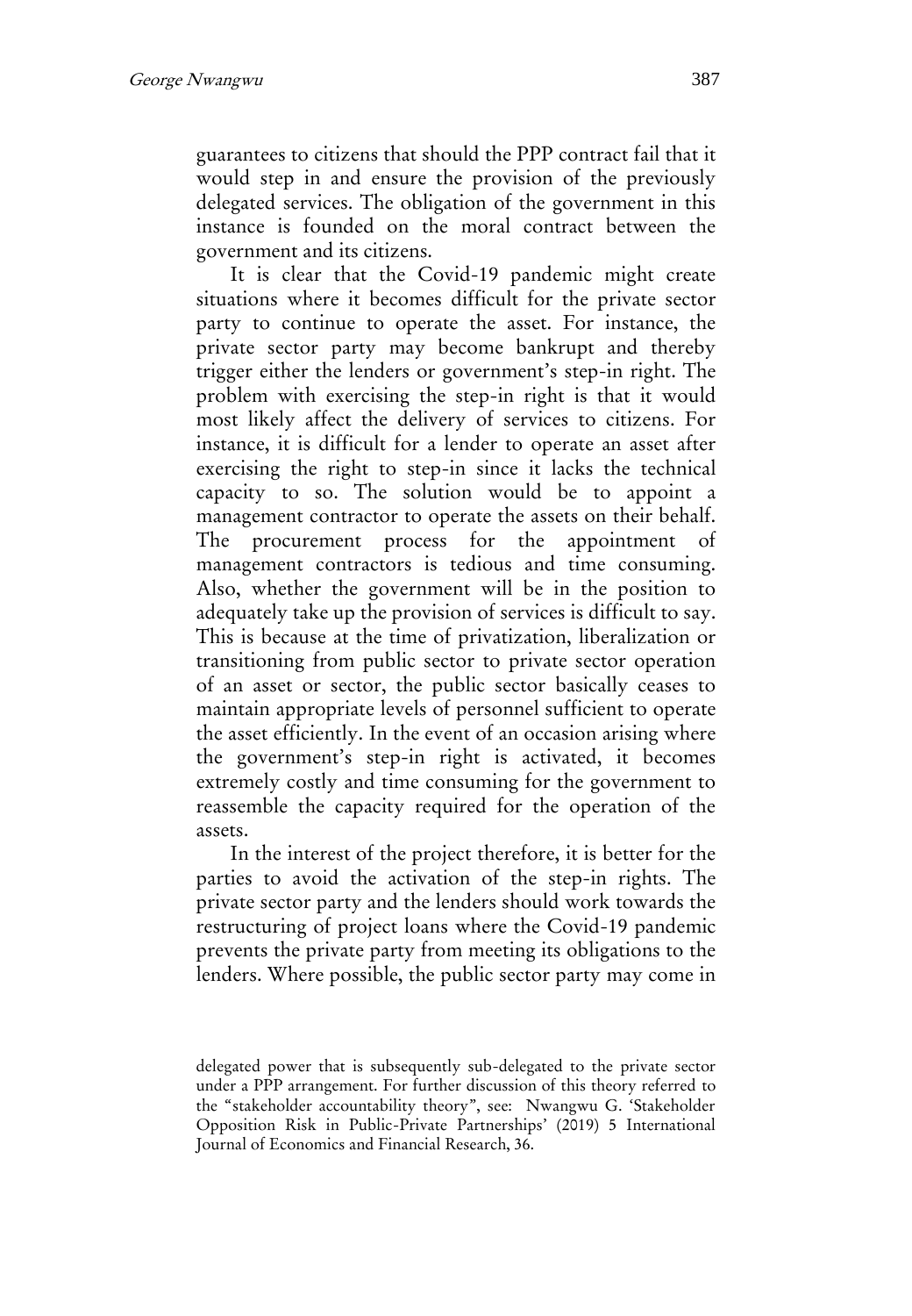and mediate between the lenders and the private sector party to find reasonable and practicable solutions to the issue.

#### 4.3 Contract Terminations

A consequence of the Covid-19 pandemic might be the outright termination of the PPP contract. The word "termination" is used in this section of the paper to broadly refer to situations in which a contract comes to an end prior to it being fully performed.<sup>57</sup> A pandemic like Covid-19 could easily trigger termination by default of either of the parties.<sup>58</sup>This will likely arise where the economic realities of the pandemic causes either of the parties to stop the performance of their obligations under the contract, therefore giving the innocent party the right to bring the contract to an end.<sup>59</sup> It is important to note the breach that would usually give rise to termination would be of a condition or fundamental term of the contract.<sup>60</sup>

Termination may occur both as a consequence of the trigger of the force majeure clause in the contract or

- $^{58}$  This is also known as termination for cause.
- This will involve situations both within and outside of the ambit of a force majeure event.
- <sup>60</sup> The law also makes a distinction between a condition and a warranty. Whilst the breach of a condition entitles the innocent party to terminate the contract, a breach of a warranty may not. Note also that the breach of an intermediate term may also entitle a party to a right to terminate the contract as well as claim damages.

<sup>&</sup>lt;sup>57</sup> This must be distinguished from other common law technical terms of the same species, like "rescission" and "repudiation". While both terms allow the innocent party to an additional right of restitution, rescission is an equitable remedy which specifically deals with situations where an innocent party retrospectively rescinds avoidable contract by demonstrating an intention not to be bound any longer by the terms of that contract: See Elise Bant 'Reconsidering the Role of Election in Rescission'(2012) 32(3) Oxford Journal of Legal Studies See also Johnson v Agnew [1980] AC 367; Leaf v International Galleries [1950] 2 KB 86. Repudiation of contract on the other hand also deals with situations where a party to a contract elects not to perform his obligations under the contract any longer. While It may serve as a remedy for breach of contract, in cases of anticipatory repudiation the aggrieved party may also elect to terminate the contract and sue for damages. See Williston Samuel 'Repudiation of Contracts' Harvard Law Review' (1901) 14, No.5,pg. 317- 331. See also Anderson Arthur 'Repudiation of Contract- The Post- Restatement Cases' DePaul Law Review' Vol.6 Issue 1, Fall-Winter 1956. See also Bettini v Gye (1876) QBD 183; Hong Kong Fir Shipping v Kawasaki Kisen Kaisha [1962] 2 QB 26.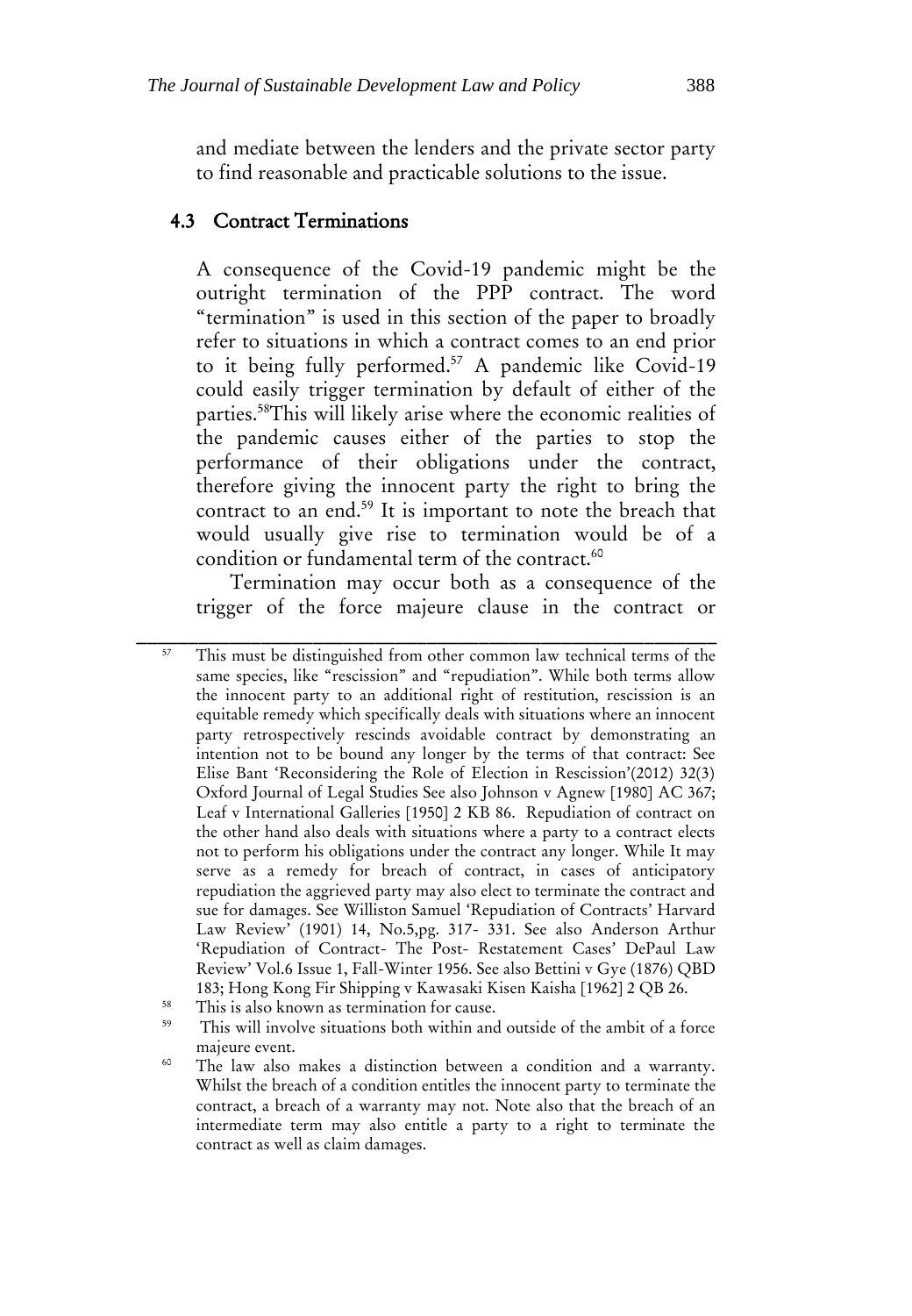otherwise. As already discussed above, where early termination occurs due to a force majeure event, the terms of the PPP contract would normally relieve the parties of any further obligations under the contract.<sup>61</sup> However, where the economic hardship caused by the pandemic is insufficient to trigger the force majeure clause under the contract, then the obligations of the party at fault is not extinguished and the party at fault must bear the burden of such default. <sup>62</sup>

Note that regardless of whether the termination is caused by a force majeure event or otherwise, the termination of a PPP contract carries with its far-reaching consequences for the government. In either event, the government must, as in all cases where the private sector ceases to operate the asset, be compelled to step in as provider of last resort of public services. As mentioned above, this is expensive, risky and usually, the public sector is ill prepared to step in at very short notice. Therefore, whilst termination might help the government maintain the reputation of being a no-nonsense public-sector party, it needs to be handled with care and the right to terminate used only as a last resort.It is in recognition of the risks that the user public might suffer from abrupt termination of PPP contracts, that a more orderly and equitable method of bringing the PPP contract to an end is proposed. It is not uncommon for the contract to provide for a sequence of events and notices that eventually leads to the termination and handover of assets.

A corollary issue that arises as a consequence of the termination of the contract is the requirement to make termination payments. Termination payments are made to the private sector investor regardless of whether it is at fault or otherwise or even where the termination was triggered by the occurrence of a force majeure event. The reason for this is that long term infrastructure contracts, like PPP contracts, usually involve the construction of large infrastructure assets, which are typically sunk costs for the private sector party. These assets cannot be uprooted and taken away by the

<sup>&</sup>lt;sup>61</sup> It is important to note that the consequences of a force majeure clause will depend on the wordings of the clause itself.

<sup>&</sup>lt;sup>62</sup> This may occur where the force majeure clause is not drawn widely enough to cover the pandemic or where even through it covers events such as the pandemic but it remains difficult to prove that the pandemic was the reason for the default. Causation might be very difficult to prove sometimes.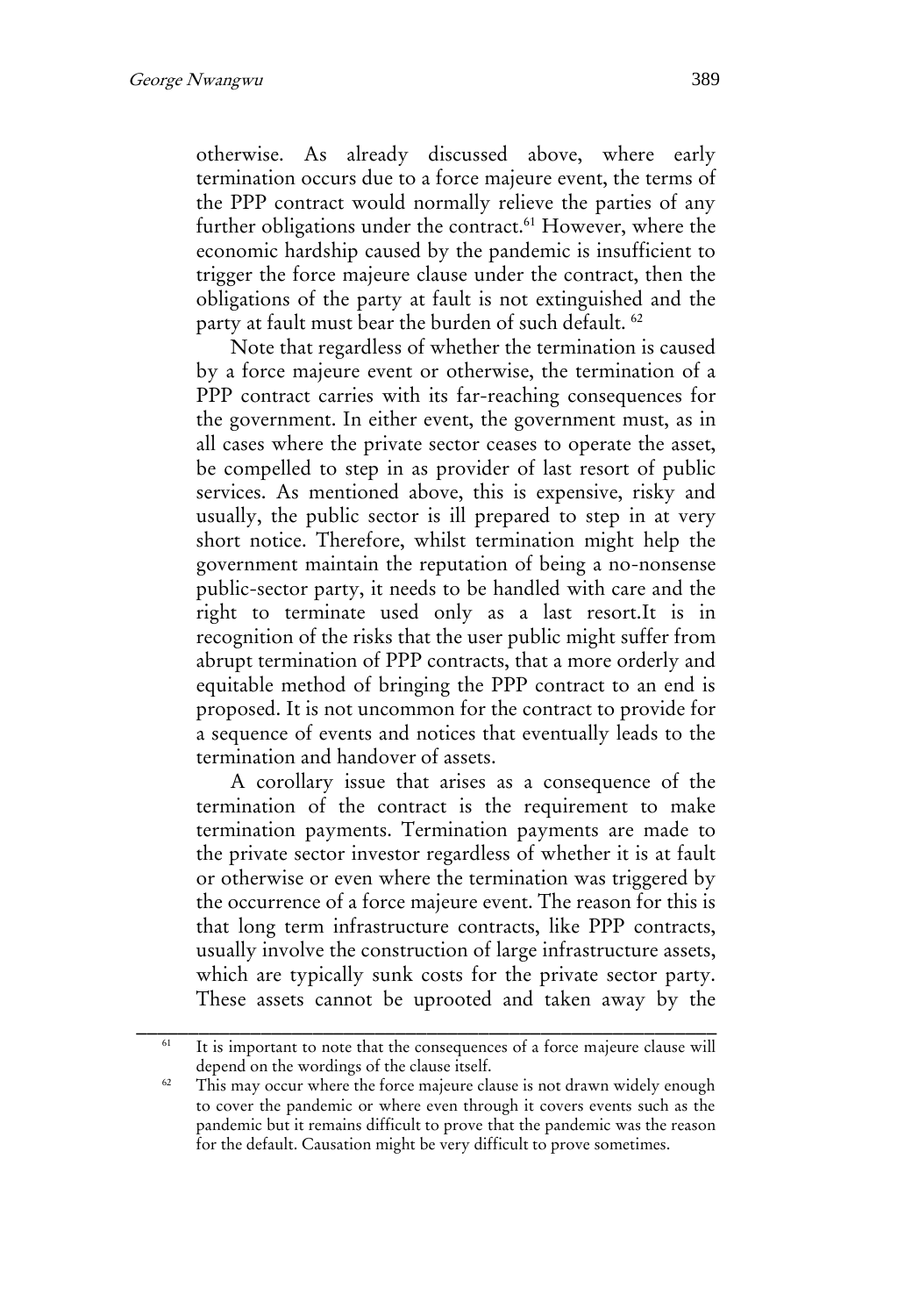private sector party where the contract comes to an abrupt end. Therefore, where parties to long term contracts make asset or site-specific investments, they protect their interests by ensuring that they receive compensation for their investments in the event of termination. This is why parties to long term infrastructure contracts would in formulating their exit clauses ensure that termination payments provisions are copiously provided for within the contract as far as possible.<sup>63</sup>

Where termination clauses provide for compensation payments, they also create contingent liabilities, as the government is unaware if and when such liabilities would crystalize. The way in which contingent liabilities are managed then becomes very important to economic wellbeing of the country. Therefore, in agreeing to termination payments with potential contingent liabilities, extreme care ought to be taken as experience from several countries has demonstrated that the scale of total contingent liabilities can build up quickly. Where this is the case, any economic downturns or financial crises such that can occur during a pandemic can result in fiscal liabilities from many projects crystallizing together within a short period of time.<sup>64</sup> This has the potential to undermine national macroeconomic policy and to cause significant economic harm.

As mentioned above, termination payments are also made where the contract is terminated as a consequence of force majeure. In this case, the termination payment due to the private sector would be higher than that which it would have received if it had been in default but certainly less than that which it would have been due in the public sector was in default. In financial terms, payments to the private sector party could cover whatever debt and maybe any quasi equity that is outstanding on the project but not any return on the equity.

#### 4.5 Asset Hand Backs

Polinsky Mitchel, 'Risk Sharing through Breach of Contract Remedies' (1983) 12 The Journal of Legal Studies.

<sup>64</sup> Ibid.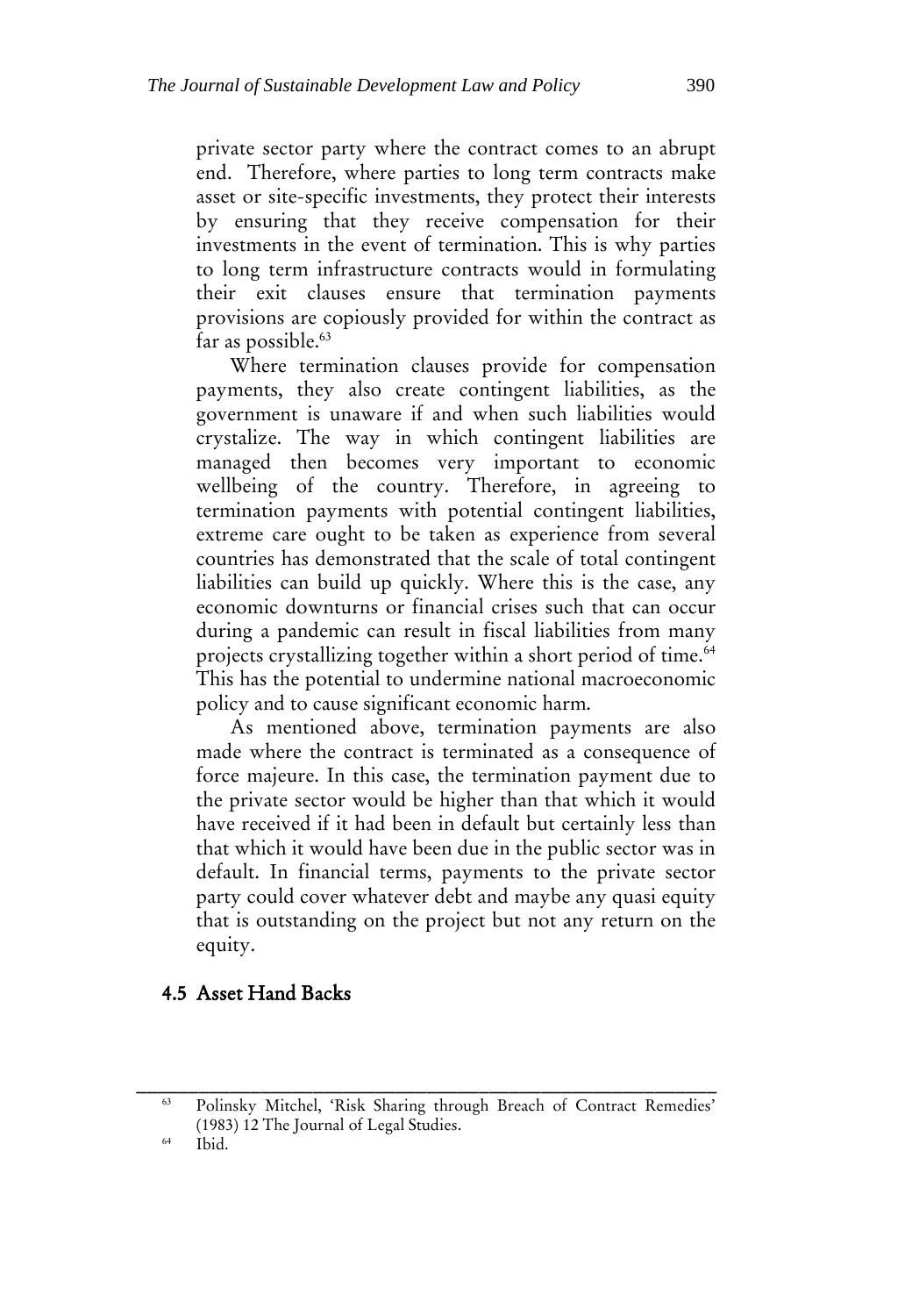Typically, the PPP contracts would require the private sector counterparty to handover the asset back to the government at the end of the concession period.<sup>65</sup>However, asset handover may also occur at the early termination of the contract. Therefore, where the Covid-19 pandemic leads to the early termination of the contract, the private sector investor would have a corresponding obligation to hand the asset back to the public sector. At early termination therefore, whilst the obligations of the parties to continue to render services and meet payment obligations cease, the obligation to handover the asset in good condition might still remain.<sup>66</sup> Furthermore, the obligation to handover the asset also affects the calculation of termination payments.

Where the contract requires the handover of the asset, then it must also as best as possible, stipulate the condition in which the asset must be at the point of handover.<sup>67</sup> Where necessary, like where assessment of the assets require some form of technical knowhow, then an independent third party expert may be contracted to do the assessment. It is customary for the contract to impose penalties where the condition of the asset is not in accordance with the stipulated standards at handover and this may involve the forfeiture of any sums remaining outstanding to the benefit of the private sector under the contract. It is important to note that under certain long-term contracts the ownership of the assets remains with the public sector all through the concession period and therefore what is transferred back to the public sector party at the end of the concession period are the rights to use and operate the assets.<sup>68</sup>

#### 4.6 Renegotiations

<sup>&</sup>lt;sup>65</sup> This is common in Build Operate Transfer (BOT) Agreements and other similar arrangements. Where the contract is a Build Operate and Own (BOO), there is no requirement for the handover of the asset.

<sup>66</sup> This obligation might have financial implications for the private sector investor who must put the asset in the stipulated condition required under the contract for handover.

<sup>&</sup>lt;sup>67</sup> This is usually ensured through the constant monitoring of the condition of the asset throughout the period of the concession.

<sup>68</sup> These are arrangements like Build Operate Lease (BOL) and Management Contracts.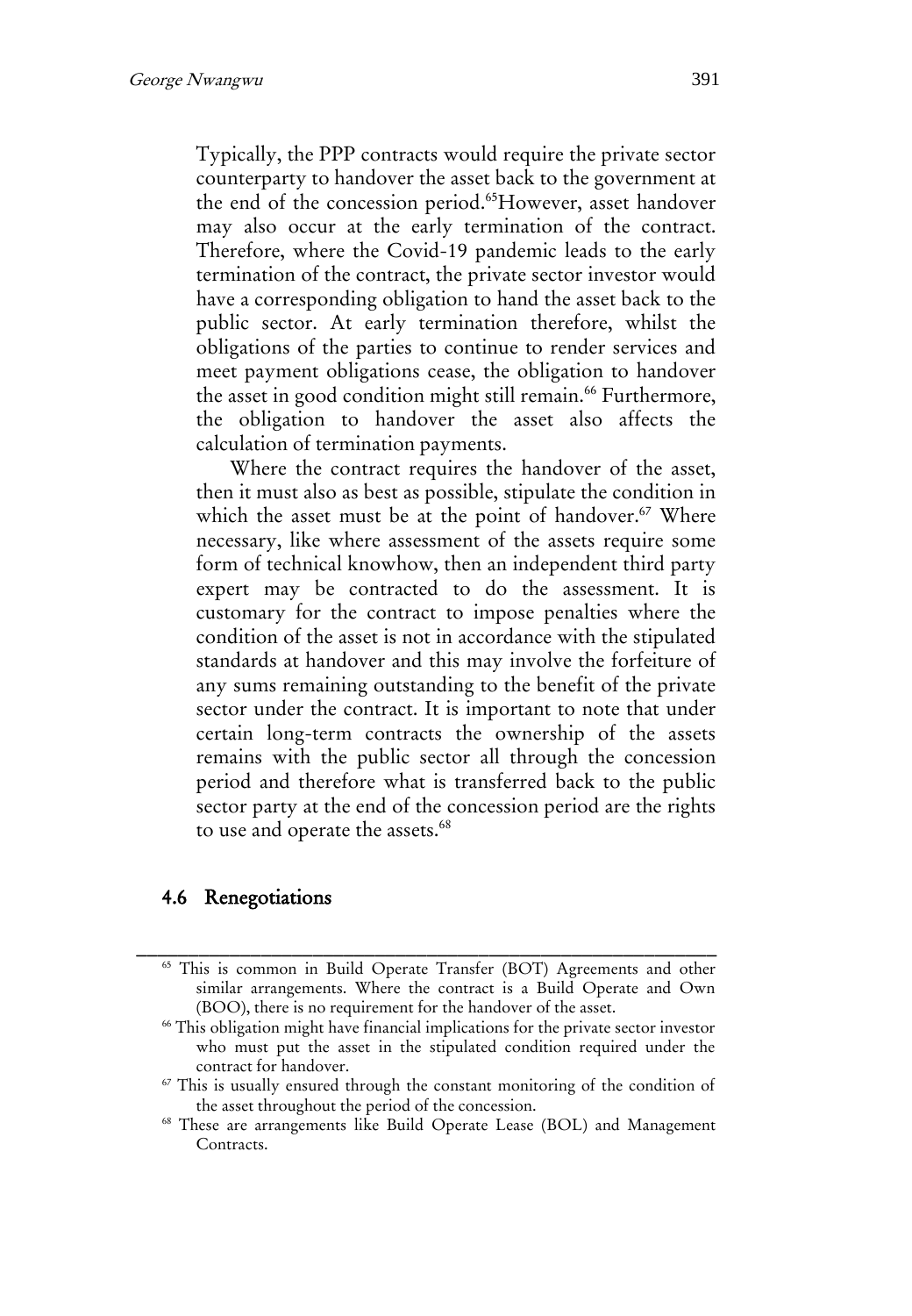The renegotiation of a PPP contract involves a change in the original contractual terms and conditions underpinning the contract, as opposed to mere adjustments that would usually take place under a mechanism provided for this under the contract. An example of a contractual adjustment that would not amount to a renegotiation is where the contract makes provisions for the periodic or triggered adjustment in the payment or tariff elements of the contract.<sup>69</sup> The Covid-19 pandemic is already slowing down economic activities and therefore where there are contractual provisions allowing tariffs to adjust to economic realities or where contracts require increases in the levels of government revenue guarantees, this might not be termed a renegotiation of the contract. However, where the pandemic leads to a complete and radical shift in the underlying conditions under which the contract was negotiated, then it will necessitate a renegotiation of the contract. These are instances where the underlying assumptions upon which the project is based becomes outdated and because the PPP contract is so rigidly structured, it requires a bilateral agreement between the parties to adapt the project to new realities. A good example is where due to the economic realities of the pandemic, the financing cost of the project becomes unsustainable. This may also arise due to a steep devaluation of the local currency where the project loans are denominated in another currency or where the general economic downturn occasioned by a recession leads to a significant decrease in the use of the PPP facility. In all of these cases, the fundamental basis of the contract is destroyed and the issues are best remedied through the renegotiation of the contract.

It is important to note that renegotiations are not necessarily always initiated by the private sector party. The economic realities of pandemic may also force the government into requesting for a renegotiation of the contract. This may occur for instance where the health or

<sup>&</sup>lt;sup>69</sup> J. Guasch et. al, 'The Renegotiation of Public-Private Partnership Contracts: An Overview of Its Recent Evolution in Latin America"(2014)International Transport Journal Discussion Papers No:2014-18. Prepared for the Roundtable on Public-Private Partnerships for Transport Infrastructure: Michael Burnett 'Renegotiations How to Approach Them and Economic Outcomes (27-28 October) 2014, OECD Press, Paris.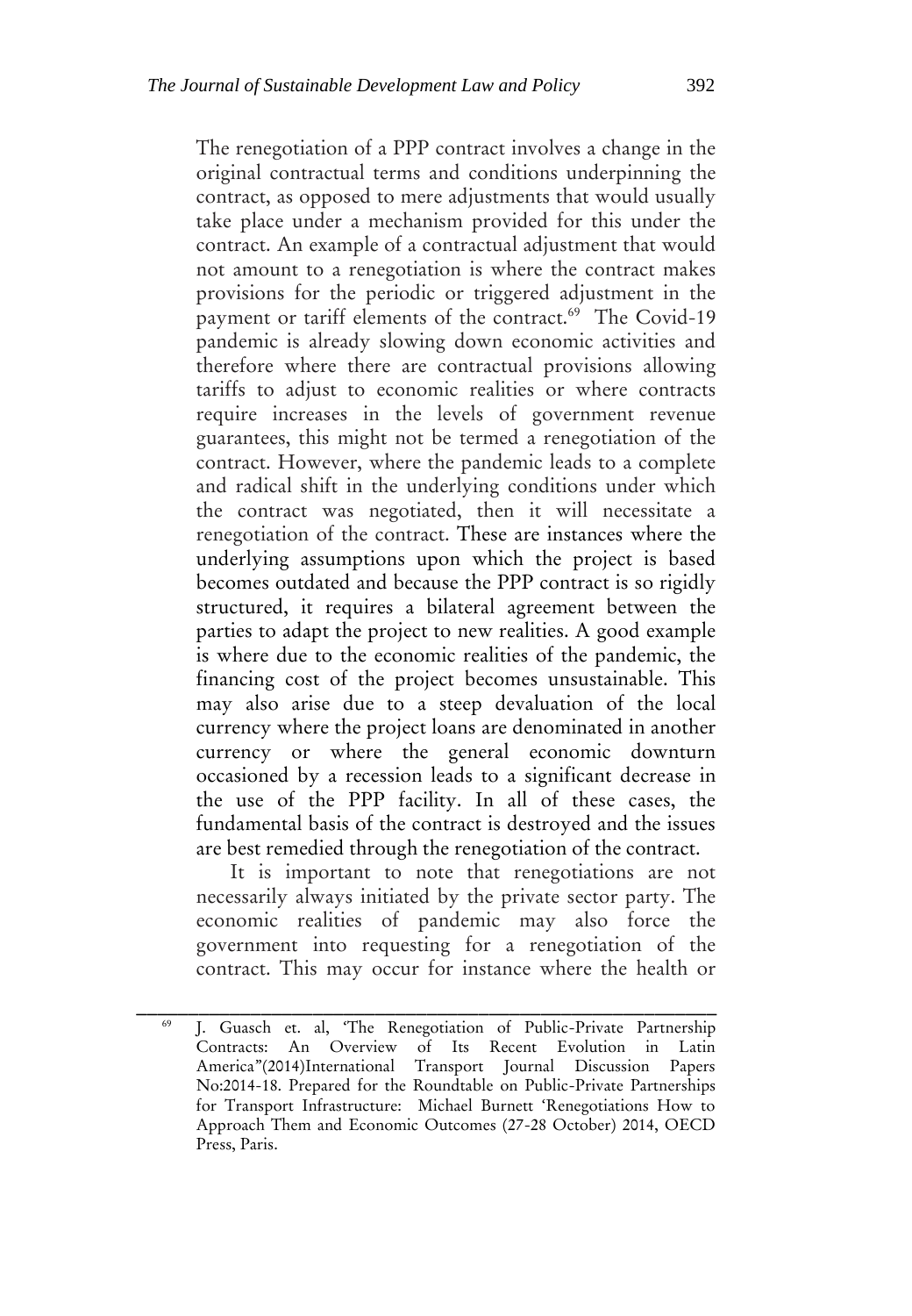economic realities of the pandemic demands additional investments or a change in the scope of the contract.<sup>70</sup>In the case of the Covid-19 pandemic, some of the contractual terms that would likely be the subject matter of renegotiations are requests for a reduction in the contracted level of services, extension of the contract terms, requests for a deferment of agreed investments and request for a reduction or increase in performance or sovereign guarantees.<sup>71</sup> All these may become useful tools in dealing with the economic outcomes of the pandemic.

One of the major issues with renegotiations is that it may defeat some the cardinal principles on which the success of PPPs are based, which are competition and transparency. A competitive process ensures the attainment of value for money since only the best projects are procured and bidders with the best offers are awarded PPP projects. Another problem with renegotiation of a PPP contract is that it may invariably lead to bargaining between the private sector operator and the government occurring in a non-competitive and non-transparent environment. For instance, the private sector party may take advantage of the fluid nature of the renegotiation process to ask for other concessions from the government by raising other unrelated issues at the risk of damaging the public interest in the project. Marques and Berg contend that renegotiations by their very nature promote opportunistic behaviour.<sup>72</sup> Transparency in the procurement process limits corruption and helps build stakeholder support for projects. The likely absence of these two important elements of the PPP procurement process certainly diminishes the value of the project. It is therefore important that steps are taken to overcome these shortcomings when conducting renegotiations.

\_\_\_\_\_\_\_\_\_\_\_\_\_\_\_\_\_\_\_\_\_\_\_\_\_\_\_\_\_\_\_\_\_\_\_\_\_\_\_\_\_\_\_\_\_\_\_\_\_\_\_\_\_\_\_\_ <sup>70</sup> Ibid; See also J. L Guasch etal 'The Renegotiation of Public-Private Partnerships Contracts: An Overview of the Recent Evolution in Latin America in Public Private Partnerships for Transport Infrastructure'( Discussion Paper No. 2014-18, , OECD, Paris, 27 – 28 October 2014) pp. 55-77.

 $\frac{71}{72}$  Ibid.

R. Marques and S. Berg, 'Risk, Contracts and Private Sector Participation in Infrastructure' (2010) 11Journal of Construction Engineering and Management 137,pp. 1-16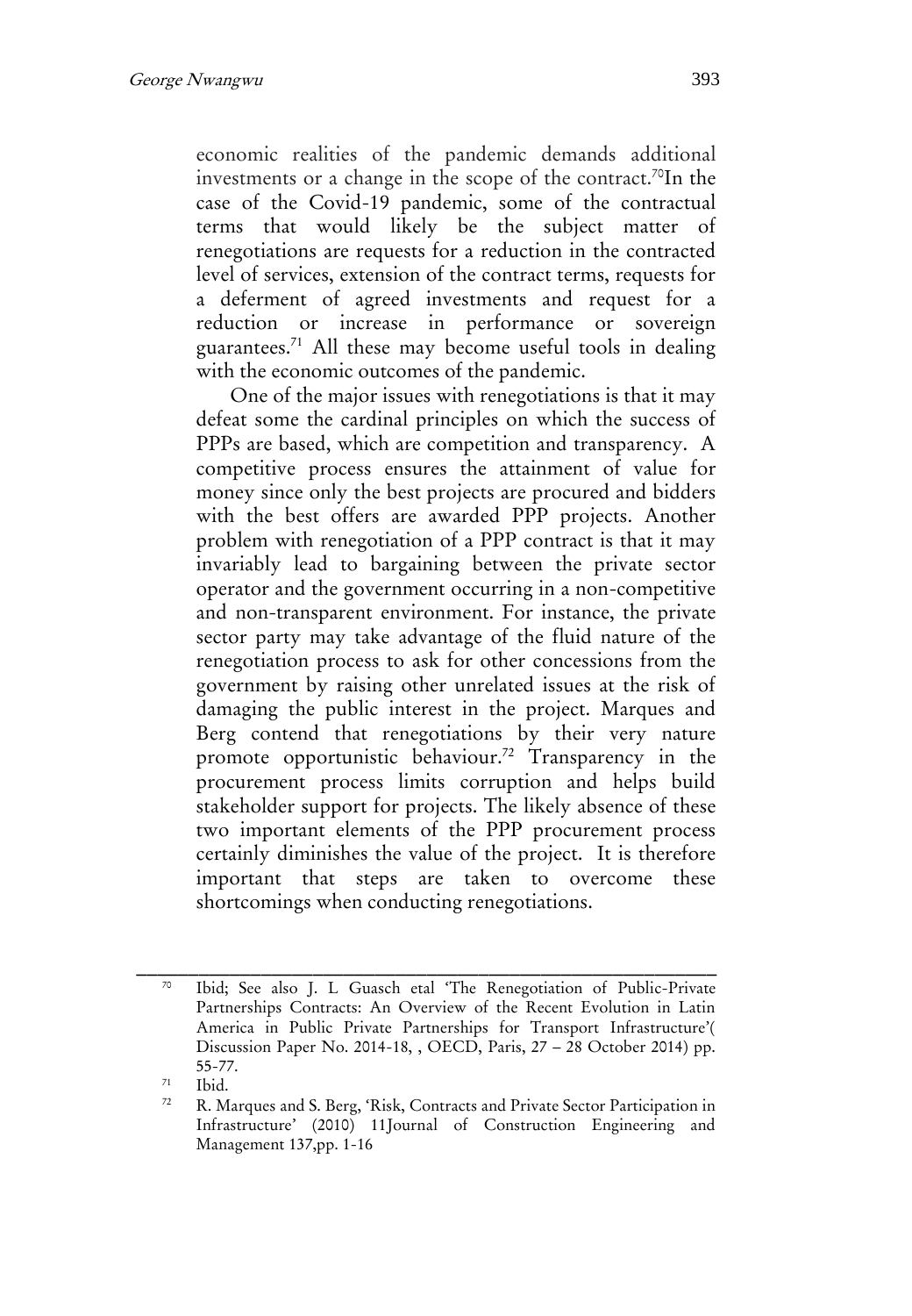In a similar vein, renegotiations are also likely to affect the settled rights of different project stakeholders who have made different commitments to the project based on previously agreed project terms. The most obvious of the stakeholders that are affected in this manner are the lenders to the project.<sup>73</sup>To deal with this risk, it might also be useful to include such interested third parties as part of renegotiation process so that their interests are also properly considered in finding solutions.

There are other issues that make renegotiations unattractive. This includes the fact that the process leading up to and during negotiations is susceptible to corrupt practices.<sup>74</sup> Especially in developing countries, parties with superior political connections tend to leverage on this to trigger negotiations and ensure favourable outcomes for themselves. During renegotiations there is asymmetric information that is skewed in favour of the private sector investor since they have been in operation of the assets for a while before the commencement of renegotiations. Also, the private sector investors are typically better trained, prepared and more skilled in negotiations of the complex agreements like PPP contracts than the public sector parties. For this reason, it is therefore advisable that the public sector retains advisers during the renegotiation process as this will help bridge whatever capacity gap exists.

Despite all the shortcomings articulated above, renegotiations of PPP contracts are inevitable in tackling some of the issues that are likely to emanate from this pandemic. The major reason for this is because PPP contracts depend on the economic stability of the host country for

<sup>73</sup> See for example: Nikos Nikolaidis and Athena Roumboutsos 'A PPP Renegotiation Framework: A Road Concession in Greece', (2020) 3 (2) Journal of Built Environment Project and Asset Management,pp. 264-278.

See Elisabetta Iossa and David Martimort, "Corruption in PPPs, Incentives and Contract Incompleteness" (2014)SSRN Electronic Journal; See also Luis Guasch and Stephane Straub, ' Corruption and Concession Renegotiations: Evidence from the Water and Transport Sectors in Latin America, Utilities Policy, Volume 17, Issue 2, 2009 pp. 185-190; See also Gonzalo Ruiz D. 'Opportunism and Third Party Influence on Long Term Public Contracts' Documento De Trabajo No. 456 2018. Found Online at <https://www.researchgate.net/publication/324497893\_Opportunism\_and\_ Third-Party\_Influence\_on\_Long-Term\_Public\_Contracts> accessed on 9 December 2018).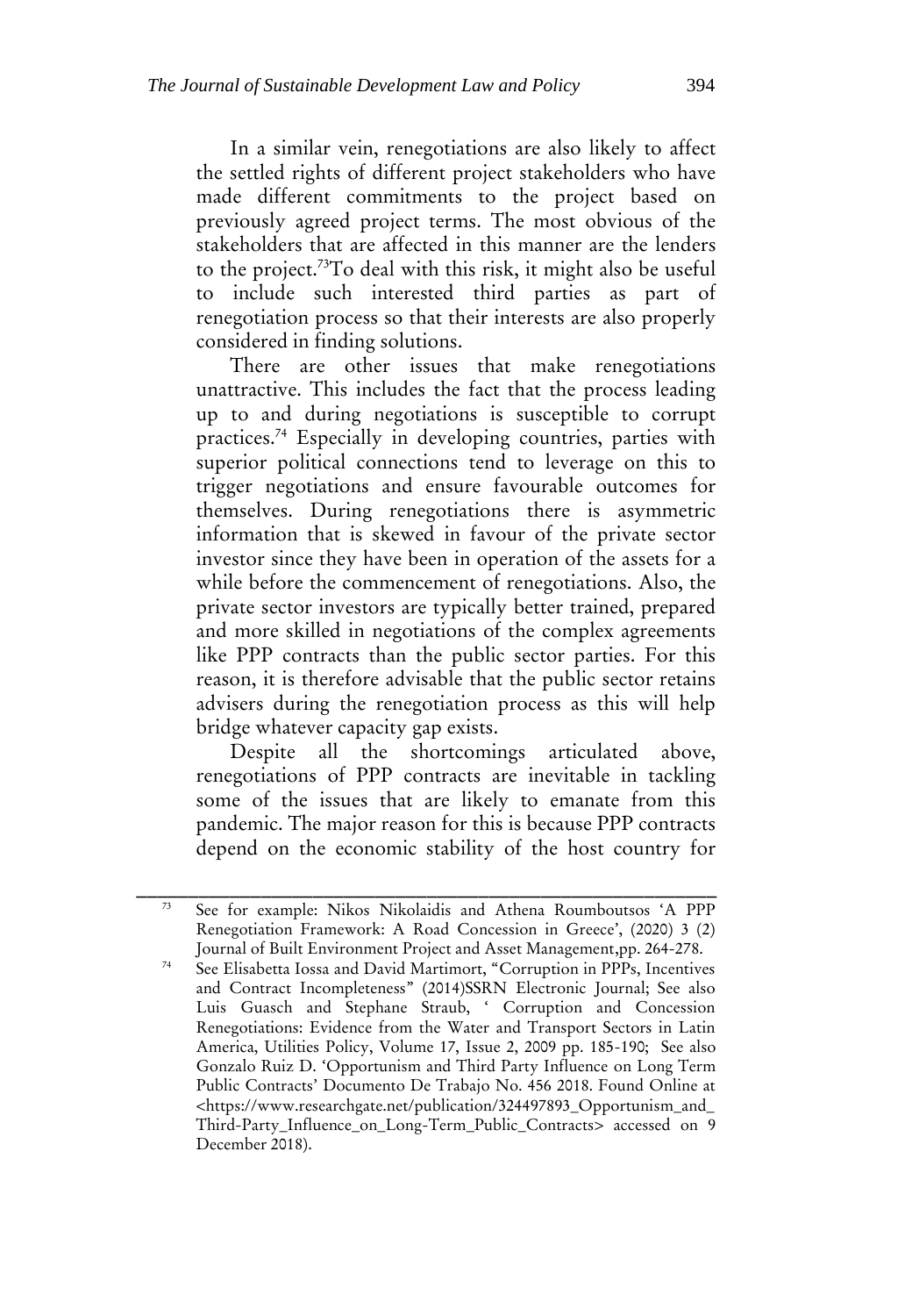their success.<sup>75</sup> Where, like in the present case, countries have suffered economic upheavals, it is possible that the underlying assumptions supporting these contracts have collapsed. Even in normal times it is rare for most countries to experience prolonged periods of economic stability. This makes it imperative that long term contracts need a mechanism for adjustments to respond to the unforeseen circumstances that are most likely to occur during the term of the contract. The alternative would be to terminate the contract in these types of situations. As pointed out above, termination of the contract rarely resolves the issues. It merely provides a contractual solution that is unlikely to benefit both parties or even the user public.

# **5.** RECOMMENDATIONS AND **CONCLUSIONS**

This article looked at the likely effects of the Covid-19 pandemic on PPP contracts in light of the stress and possible project failures that are expected to occur. Consequently, it evaluated several contractual provisions that are likely to be triggered by the pandemic and discussed in detail their likely effects on the project and the remedial options open to the parties. The article proceeds from the premise that where Covid-19 risks are properly managed, it has the potential of not only reducing the effects of the pandemic on PPP projects, but capable of creating opportunities for the business to thrive in manner that would never have been possible but for the pandemic. The best way to achieve this is through a re-evaluation of the project's risk matrix. Project risks should be re-allocated in accordance with the new realities of the project occasioned by the pandemic. It is important that this exercise does not become one in which the private sector party uses the pandemic as an excuse to dump all project risks on the government. If the risk reallocation process is done in good faith and with the overall

\_\_\_\_\_\_\_\_\_\_\_\_\_\_\_\_\_\_\_\_\_\_\_\_\_\_\_\_\_\_\_\_\_\_\_\_\_\_\_\_\_\_\_\_\_\_\_\_\_\_\_\_\_\_\_\_ <sup>75</sup> Sergio Domingues and DejanZlatkovic 'Renegotiating PPP Contracts: Reinforcing the 'P' in Partnership' (2014) 35 Transport Reviews, pp. 204- 225.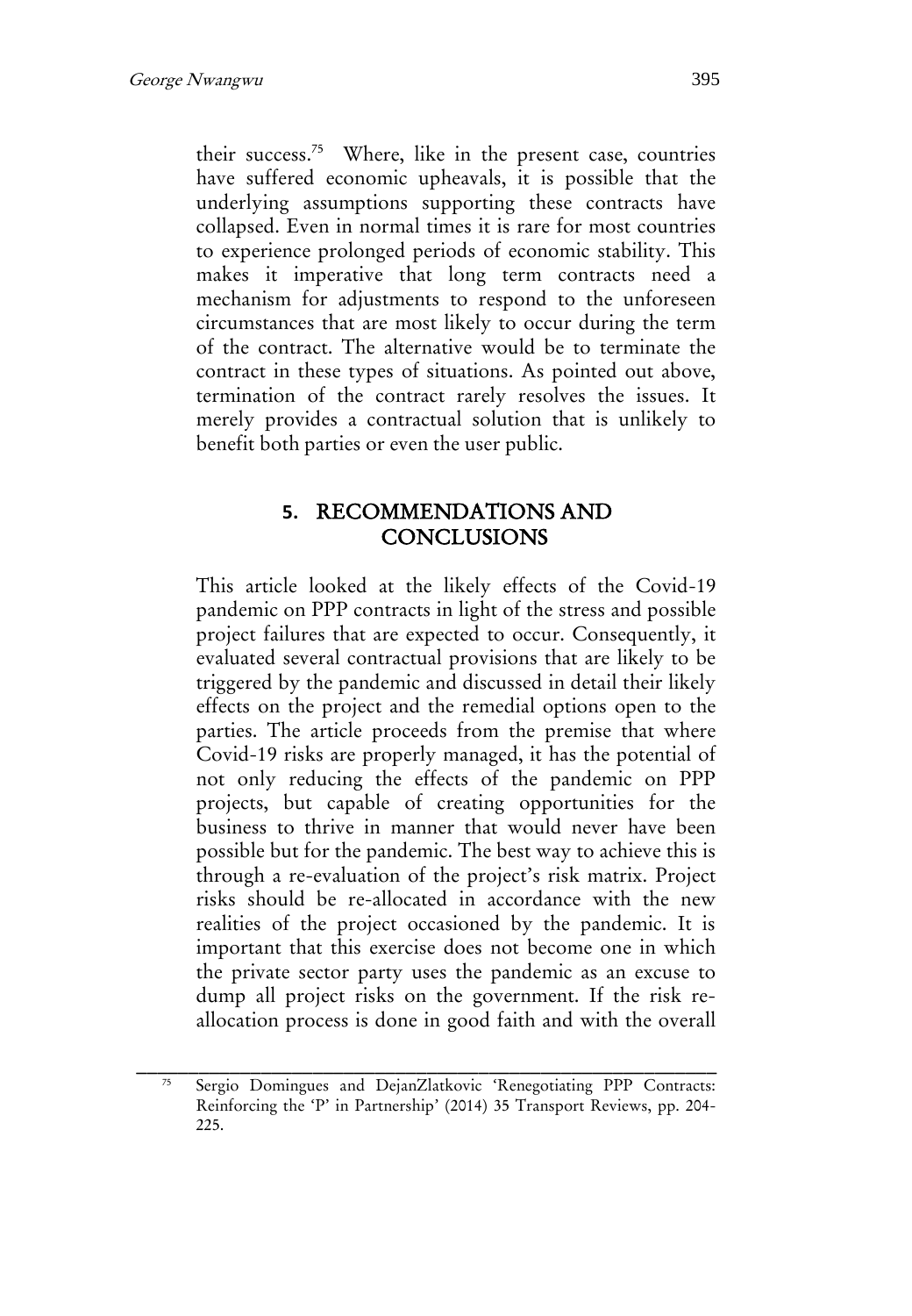interest of the project in mind, it has the possibility of creating additional value for all parties including the user public.

It is most unlikely that the PPP contract will provide for all the different eventualities that are likely to occur as a result of the Covid-19 pandemic. It is also likely that in cases where there are contractual provisions dealing with particular outcomes, that they are unable to meet the expectations of the parties. For instance, this article has shown that reliance on the use of in-built contractual provisions like force majeure clauses, termination clauses or change in law clauses to deal with the contractual outcomes of the pandemic might sometimes lead to unpredictable outcomes and in most cases be counterproductive. For these reasons it is suggested that parties to PPP contracts look outside of the contractual provisions for solutions to the disputes that are likely to arise out of the present Covid-19 pandemic. One way of doing this is through contract renegotiations. The legal basis for resorting to renegotiations is that the underlying assumptions upon which the contract was predicated upon has been distorted by the pandemic and therefore no longer exists. Note however, that renegotiations are only possible where the parties are both acting in good faith. Otherwise, it is likely to lead to opportunistic behavior from either of the parties.

Where renegotiations fail, the use of put and call options in PPP contracts may be helpful in providing parties with a clean break from their contractual obligations to each other. The good thing about this arrangement is that the concession is bought or sold back based on terms and assumptions that had been agreed upfront thereby limiting the likelihood for opportunistic behaviors. The use of put and call option agreements make PPP contracts less prescriptive and therefore more flexible. The advantage of this type of arrangement is that the public sector does not need to have recourse to funds from the budget to make these payments; it may raise the money by organizing a subsequent concession for another period of similar duration without the cost of a new construction. It can be done in a manner that allows for new concession fee to cover the exit payment of the first concessionaire.

The goal of every PPP project is the provision of essential infrastructure services to the user public. Therefore,